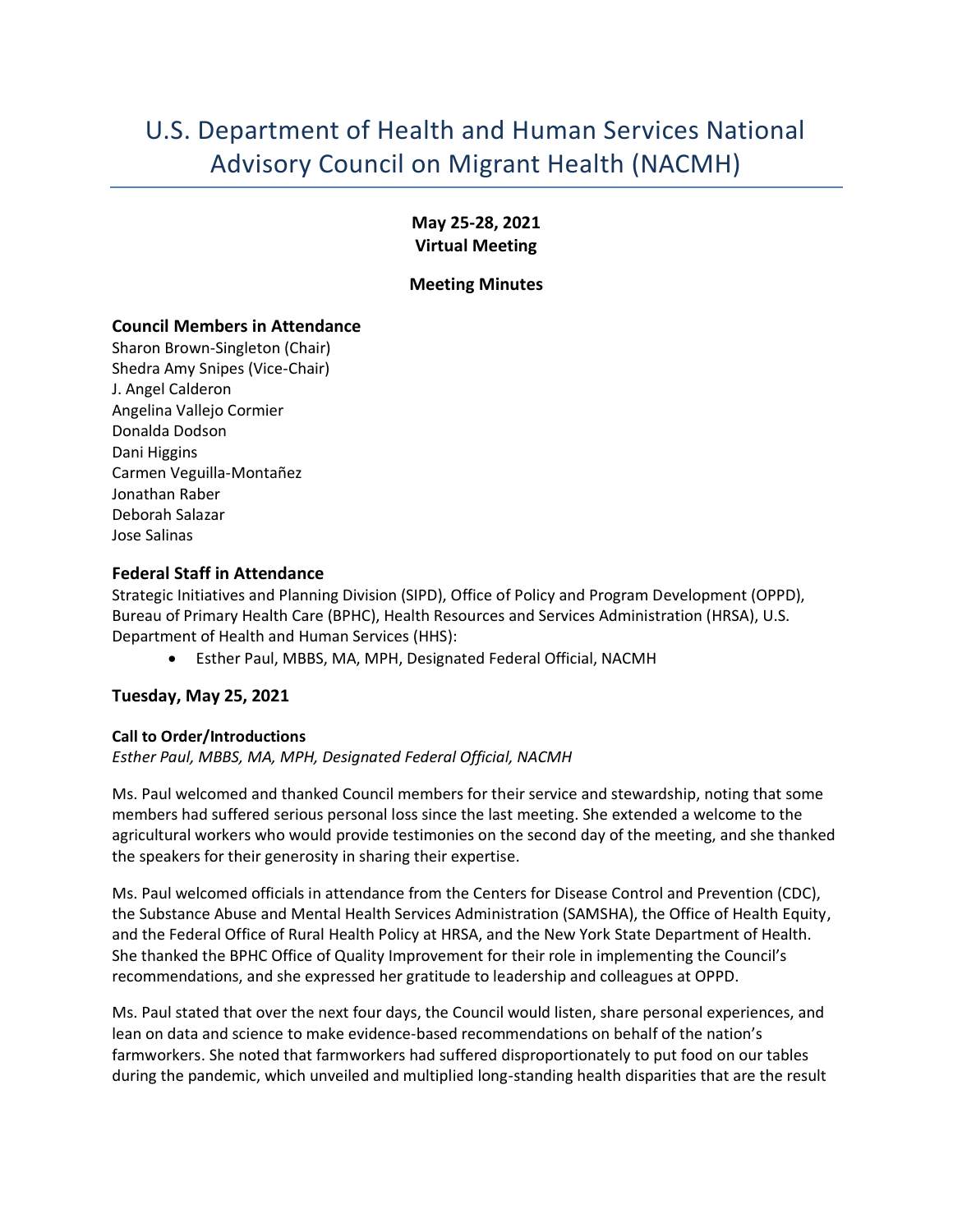of historical structural inequities. The Council's task would be to consider how lessons learned during the pandemic can be used to create lasting improvements.

Ms. Paul called the meeting to order with words from Senator Robert Kennedy: "Each time a man stands up for an idea or acts to improve the lot of others, he sends forth a tiny ripple of hope, and crossing each other from a million different centers of energy those ripples build a strong current."

#### **NACMH Chair Opening Remarks**

*Sharon Brown-Singleton, MSM, LPN, Chair, NACMH* 

Ms. Brown-Singleton welcomed Council members, guests, speakers, and HRSA staff. She thanked Ms. Dodson for her continued engagement despite her personal loss and offered sincere condolences on behalf of the Council.

Ms. Brown-Singleton thanked Ms. Paul for convening an excellent group of presenters on topics of structural inequities, unique challenges of indigenous migrant and seasonal agricultural workers (MSAWs), social determinants of health (SDOH), national updates, and the opportunity to engage with farmworkers from Oregon during the testimony session.

Ms. Brown-Singleton invited Council members to share one positive thing that had happened since the previous meeting. Council members expressed gratitude for the availability of vaccines, new relationships between community organizations that support farmworkers, resilience of staff members, and community support for vaccination and testing efforts.

Ms. Brown-Singleton reviewed the agenda for the meeting and called for a motion to approve it as presented. The motion was made by Mr. Salinas, seconded by Ms. Cormier, and carried by unanimous voice vote.

Ms. Brown-Singleton called for a motion to approve the minutes of the October 2020 meeting. The motion was made by Mr. Salinas, seconded by Ms. Dodson, and carried by unanimous voice vote.

## **Structural Inequities Fueling Health Disparities, Including the Disproportionate Impact of COVID-19 on Migrant and Seasonal Agricultural Workers**

*Seth M. Holmes, MD, PhD, Co-Chair, Berkeley Center for Social Medicine, Co-Director, MD/PhD Track in Medical Anthropology, and Associate Professor, University of California Berkeley* 

Dr. Holmes introduced the concept of structural competency, provided examples related to COVID-19, and presented a broad set of recommendations for the Council's consideration. He stressed the need to understand health and health care in the context of social, political, and economic structures that produce injury, disease, and health inequities for different groups of people and the importance of confronting and responding to those structures.

Dr. Holmes presented a literature review of all articles published in English related to immigrant health.<sup>1</sup> Nearly 80 percent of the articles focused on the behavior of the immigrant or migrant as the cause of their health problems, and close to 15 percent focused on the person's culture. Only five percent of the articles focused on structural factors such as policies, discrimination, racism, the types of jobs people have, or living conditions. The authors argued that, given the epidemiologic data, those are the most important factors that produce sickness or health.

<sup>1</sup> <https://www.annualreviews.org/doi/full/10.1146/annurev-publhealth-032013-182419>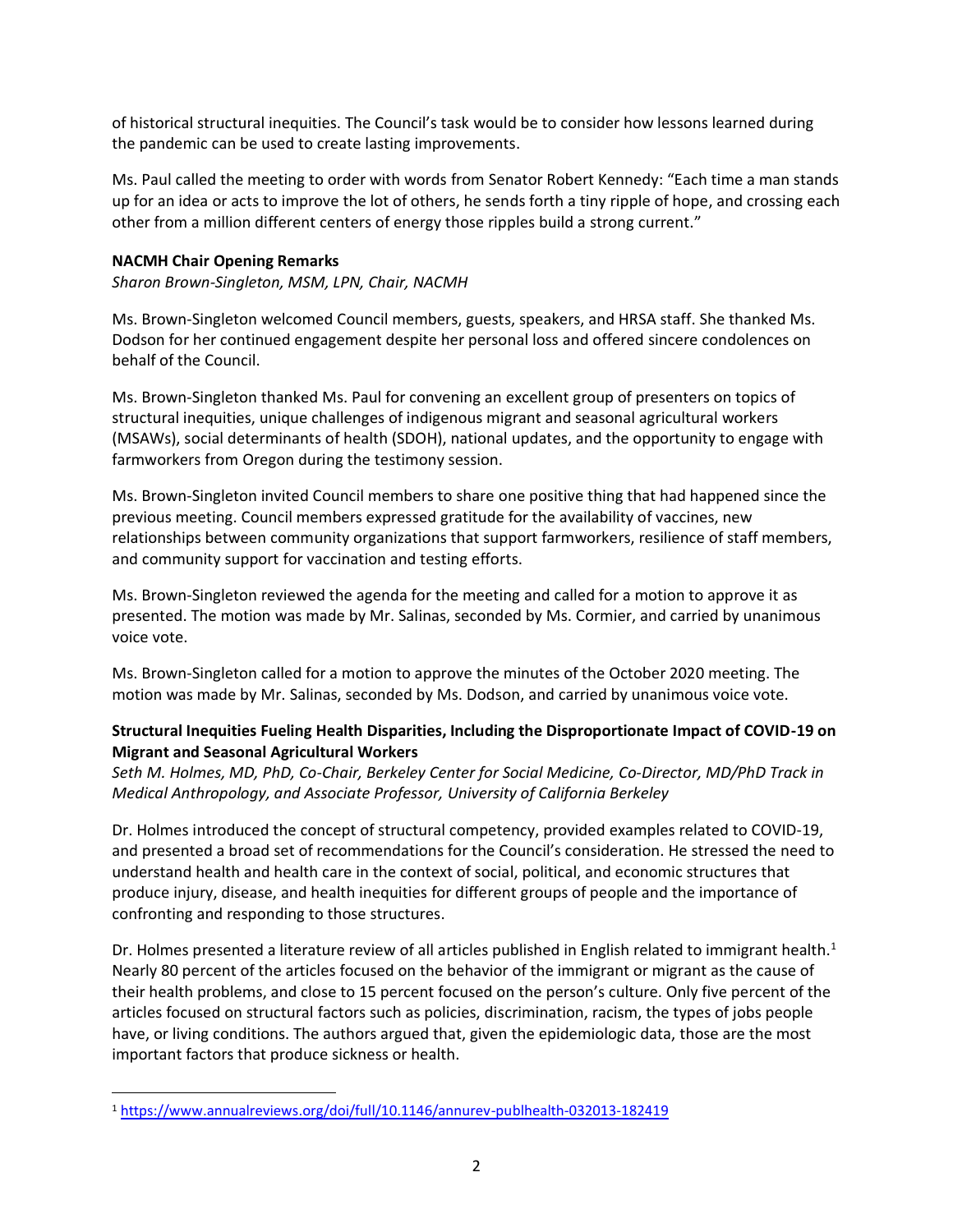Dr. Holmes defined social structures as the policies, economic systems, and other institutions (including judicial systems, schools, etc.) that have produced and maintain contemporary social inequities and health disparities, often along the lines of social categories such as race, class, gender, and sexuality.

Using the image of a racetrack to illustrate the difference between "equity" and "equality," Dr. Holmes noted that "equality" implies that people start at the same place, forgetting that some people must run further to reach the end because they encounter barriers. The term "equity" acknowledges that reality.

"Structural competency" is a new framework developed by health professionals, social scientists, and patients over the past decade to recognize and respond to health and illness as the downstream effects of broad social, political, and economic structures. A 2014 article by Jonathan Metzl and Helena Hansen in *Social Science & Medicine* argued that shifting from focusing on the individual encounter to include institutions, policies, and other structural factors can help clinicians and clinical systems impact health inequalities.<sup>2</sup> An article by Dr. Metzl and legal scholar Dorothy Roberts in the *AMA Journal of Ethics* discussed how structural competency can be used to confront structural racism within medicine and how health-related factors previously attributed to culture or ethnicity also represent downstream consequences of larger structural contexts.<sup>3</sup>

Research by the Structural Competency Working Group found that structural competency training shifted health professionals' understanding of factors that produce disease and health and increased their empathy and solidarity with patients.<sup>4</sup> Dr. Holmes suggested that increased empathy might also counteract some of the burnout that clinicians have been experiencing.

Dr. Holmes outlined the key components of structural competency:

- 1. Recognizing the influences of social, economic, and political structures on health
- 2. Recognizing the influences of structures on the possibility of good health care
- 3. Responding to the influences of structures in health care
- 4. Responding to the influences of structures beyond health care
- 5. Structural humility (listening to and learning from patients and communities).

The traditional model of the social determinants of health focuses on the impact of poverty and inequality on poor health outcomes. Structural competency focuses on the policies, economic systems, and forms of discrimination, such as racism, that lead to poverty and inequality.

Dr. Holmes outlined two important concepts within structural competency:

- Structural violence looks at social arrangements that put individuals and populations in harm's way, such as location and socio-economic hierarchies. These arrangements are structural because they are embedded in the political and economic organization of the social world, and they are violent because they cause injury to people (Paul Farmer, et al, 2006).
- Structural vulnerability is the risk that an individual experiences due to structural violence. It shifts the focus from seeing an individual or community as vulnerable to looking at how social inequalities make some people more vulnerable.

<sup>2</sup> <https://www.sciencedirect.com/science/article/pii/S0277953613003778?via%3Dihub>

<sup>3</sup> [https://journalofethics.ama-assn.org/article/structural-competency-meets-structural-racism-race-politics-and](https://journalofethics.ama-assn.org/article/structural-competency-meets-structural-racism-race-politics-and-structure-medical-knowledge/2014-09)[structure-medical-knowledge/2014-09](https://journalofethics.ama-assn.org/article/structural-competency-meets-structural-racism-race-politics-and-structure-medical-knowledge/2014-09)

<sup>4</sup> <https://www.ncbi.nlm.nih.gov/pmc/articles/PMC5377882/>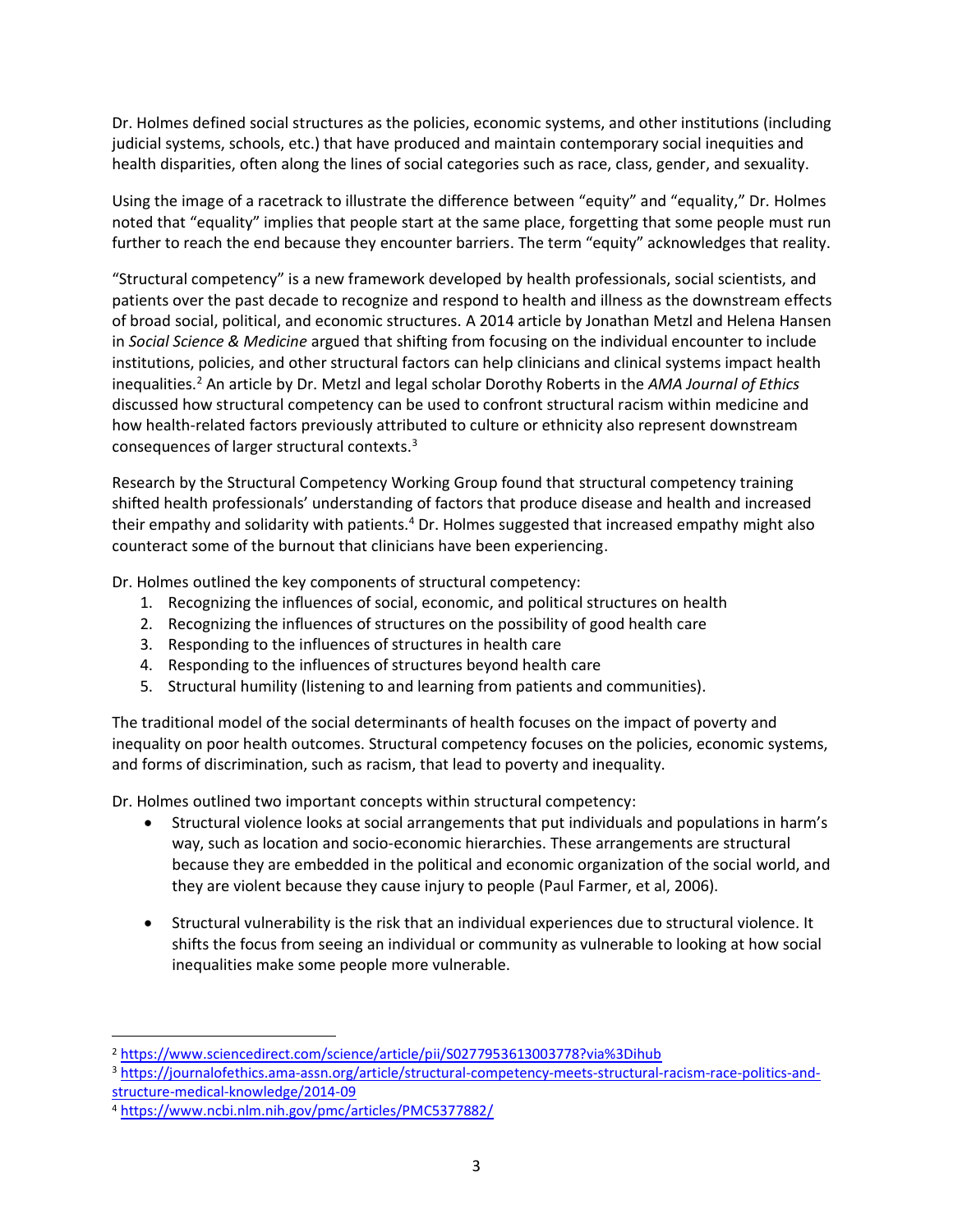Structural vulnerability is not caused by, nor can it be repaired by, individual agency or behaviors. Public health and medicine must focus on changing the context to be more just so that all populations, including MSAWs, can thrive and be healthy.

Dr. Holmes presented a Structural Violence Assessment Tool that he and others developed to determine the impact of structural factors in eight domains: financial security, residence, risk environments, food access, social network, legal status, education, and discrimination.<sup>5</sup>

Dr. Holmes presented a case study of an emergency room (ER) patient who was found on the street intoxicated. The standard medical history and default provider interpretation would attribute the problem to a history of heavy drinking. A structural competency approach would look at factors contributing to that behavior, including systemic marginalization and violence against indigenous communities in Mexico, trade policy that impacts local farming economies, racialized low-wage labor markets, immigration policy, health insurance policy, and local policies that contribute to high rents and displacement of low-income individuals.

A structurally competent approach to migrant health would focus health care, research, interventions, policies, and programs on the structures that affect the health of MSAWs. Adopting this approach would address the fundamental causes of health and illness and would avoid blaming patients or communities.

Dr. Holmes stressed that research is one of the structures that impact migrant health. The questions we ask determine the knowledge we produce, which determines what practitioners do. A disproportionate amount of research funded by the National Institutes of Health (NIH) is focused on genetics. Dr. Holmes encouraged the Council to recommend that NIH and other agencies fund research on social structures, economic structures, and policies that affect the health of MSAWs.

Dr. Holmes described research he conducted on structural factors related to farmworker health and COVID-19, including the impact of immigration raids on public health during the pandemic and the lack of personal protective equipment (PPE) or adequate housing for those whose work was deemed essential. His work in Florida with Partners in Health and Doctors Without Borders revealed inequities in living and working conditions, testing and contact tracing, and resources for isolation as well as ongoing inequities in care for indigenous MSAWs.

Dr. Holmes highlighted effective community responses in Florida, including a poster made by the Coalition of Immokalee Workers to promote the use of masks, multilingual community education for indigenous MSAWs, making and distributing PPE, and the use of Community Health Workers (CHWs). He also described a collaboration between the Coalition of Immokalee Workers, Partners in Health, and Migrant Clinicians Network to provide mobile follow-up services for migrating workers.

Dr. Holmes presented four recommendations to address structural inequities for farmworkers:

- Strengthen the health system for farmworkers, including respectful services and multi-lingual interpretation.
- Strengthen social, economic, labor, housing, and immigration policies that impact farmworkers.
- Determine which partners are needed.
- Ensure that farmworkers' voices are prioritized.

<sup>5</sup>https://journals.lww.com/academicmedicine/Fulltext/2017/03000/Structural\_Vulnerability\_Operationalizing\_th [e.18.aspx](https://journals.lww.com/academicmedicine/Fulltext/2017/03000/Structural_Vulnerability__Operationalizing_the.18.aspx)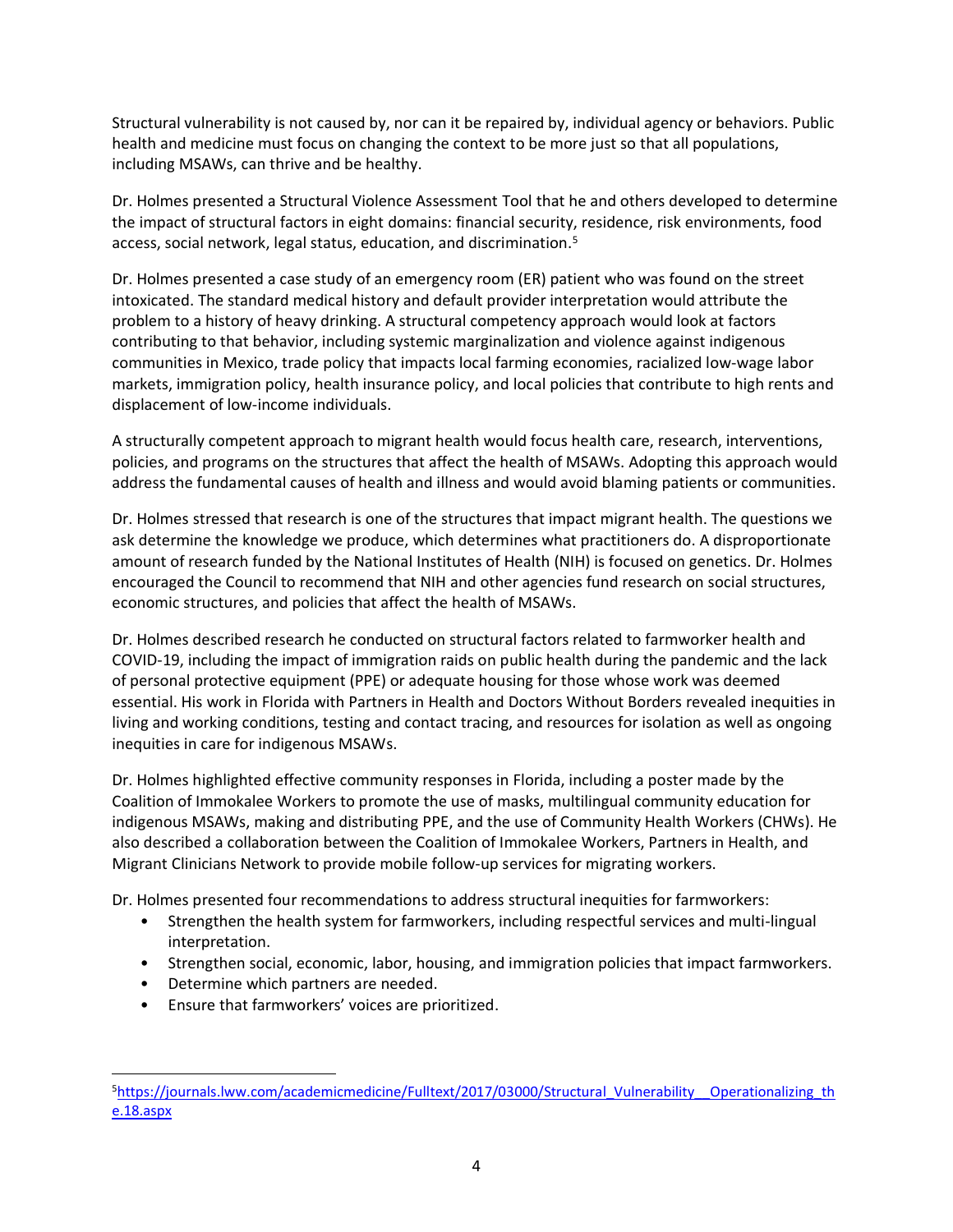Dr. Holmes presented a graphic illustration of interventions for change at the societal, institutional, health system, and patient care levels.



Dr. Holmes closed by presenting a list of resources on social structures and healthcare, social structures and migrant health, structural vulnerability and migrant health, and structural competency.

#### **Discussion**

Mr. Calderon asked how community health centers (CHCs) and migrant health centers (MHCs) impact structural competency.

• Dr. Holmes replied that CHCs and MHCs can address structural competency in a number of ways, such as paying CHWs; providing emergency funding to help patients deal with issues that impact their health, such as electricity shut-offs or housing issues; working with other community organizations to avoid eviction or find housing; clinicians who treat MSAWs with respect and do not blame them for the structural barriers that confront them; and clinics that provide interpretation in numerous languages. The opposite of structural competency occurs when a clinician blames a farmworker for their pesticide poisoning. Dr. Holmes noted that structural competency training programs include an opportunity for participants to identify how their clinic or program ameliorates or intensifies the effects of the structural determinants of health at all levels.

Ms. Dodson noted that public health departments are beginning to look at upstream issues, and popular education emphasizes asking people rather than simply telling them. These trends provide an opportunity to emphasize structural issues.

• Dr. Holmes agreed that popular education has had a positive effect, such as considering MSAWs to be experts on their own bodies. He noted that "upstreamists" often stop short of identifying the structural forces that create inequalities. When a child comes into a clinic with an illness linked to lead poisoning, clinicians are now aware that homes in certain neighborhoods have lead paint. It is also important to focus on the ways that structural racism, anti-immigrant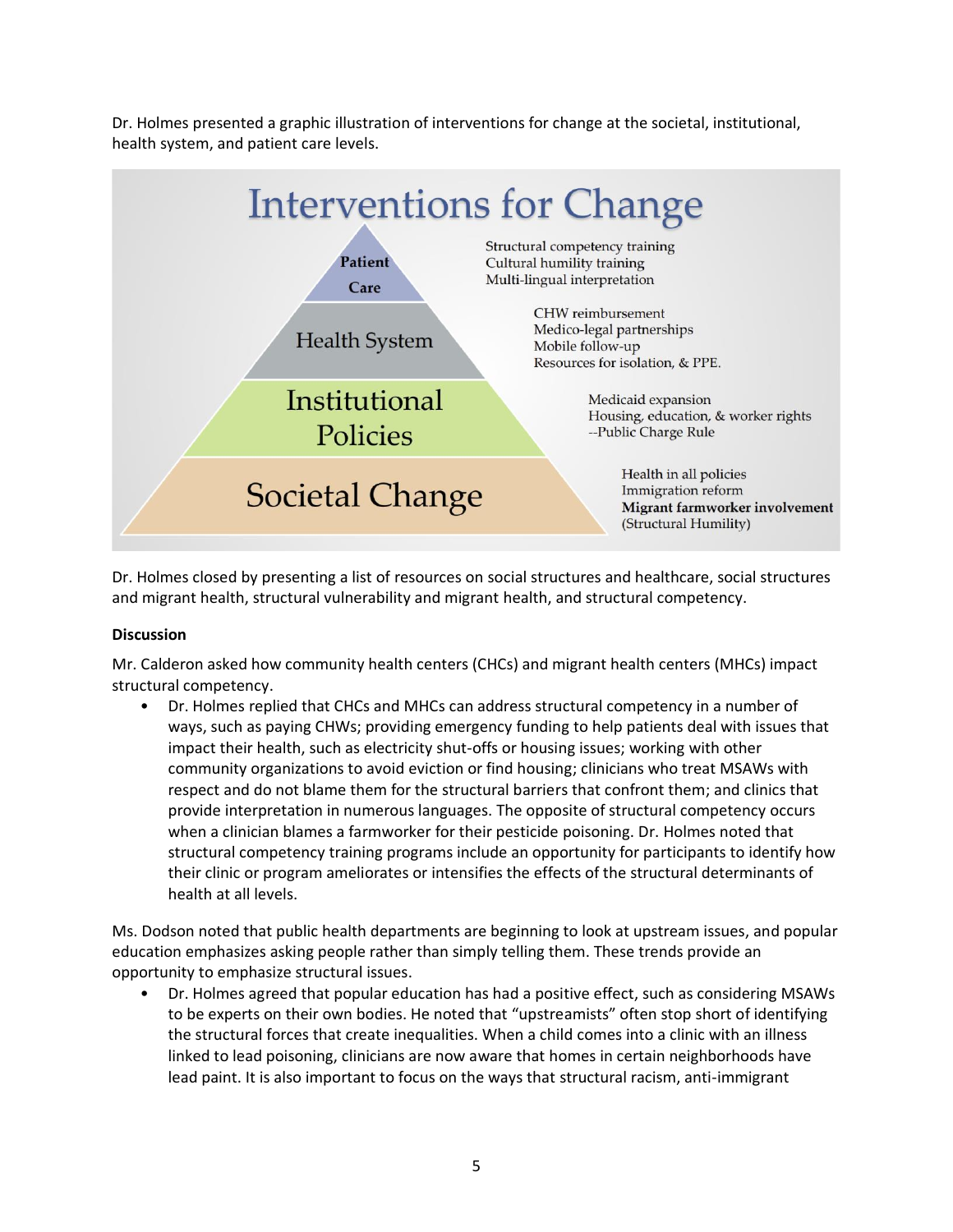prejudice, and policies such as redlining make it more likely that certain categories of people will live in those homes and be put at risk for lead poisoning.

Ms. Veguilla-Montañez noted that medical insurance is limited for vulnerable populations in Puerto Rico, especially farmworkers. She asked what Dr. Holmes would recommend.

• Dr. Holmes cited recent data showing that less than 10 percent of MSAWs have health insurance and MHCs reach less than 15 percent of the intended population. He offered three recommendations: include MSAWs in all medical insurance, provide funding for CHWs, and look at how health professionals are trained. He noted that many indigenous Mexican farmworkers in California will not go to MHCs in their communities because they experience discrimination and racism. Most of them go to a private clinic, where they have to pay more.

#### **Indigenous Migrant and Seasonal Agricultural Workers in the U.S.: Their Vital Contributions and Unique Challenges**

*Sarait Martinez, EdD, Executive Director, Binational Center for the Development of Oaxacan Indigenous Communities (Centro Binacional para el Desarrollo Indígena Oaxaqueño, CBDIO)* 

Dr. Martinez introduced herself as an indigenous Zapotec from the state of Oaxaca, Mexico, and the daughter of migrant workers. She noted that Mexico has 62 indigenous communities, and one-third of the population speaks a pre-colonial language. Oaxaca is one of the most diverse states, with 17 different ethnic groups.

Dr. Martinez noted that "indigenous" means native to a particular place. Colonization dispossessed indigenous peoples in Mexico of their historical identity and forced them to adopt a racial identity that put them at a disadvantage and discriminated against them. Many indigenous people may not speak Spanish or may speak Spanish as a second language. Conditions in their communities are harsh, and many do not have running water, education, clinics, or hospitals.

The recent migration to the U.S. includes indigenous communities from several states in Mexico and Central America. Discrimination follows them across the border. Indigenous migrants in the U.S. face greater disadvantages compared to the Mexican *mestizo* population due to lack of Spanish-speaking skills, harsher economic conditions in both Mexico and the U.S., and racism from Americans and other Mexicans.

CBDIO promotes the right to migrate, but they believe that migration should not be forced. While migration has always existed within Mexico, the migration of indigenous families to the U.S. began in the 1960s and 1970s with the Bracero Program. Massive migration began in the 1980s. In the early 1980s, most migrants were men who came for the season and returned home. The number of families increased after the passage of the Immigration Reform and Control Act (IRCA) of 1986.

Indigenous communities need to be counted. Many organizations do not know how many indigenous farmworkers they serve because their intake form does not identify them. When the only option on a form is "Latino/Hispanic," indigenous people feel as if they do not exist.

CBDIO conducts strong campaigns to ensure that their community is counted in the Census. Although the 1990 Census registered only one Mixtec family in California, independent research conducted by the California Institute for Rural Studies in 1991 found that 50,000 indigenous migrants were working in the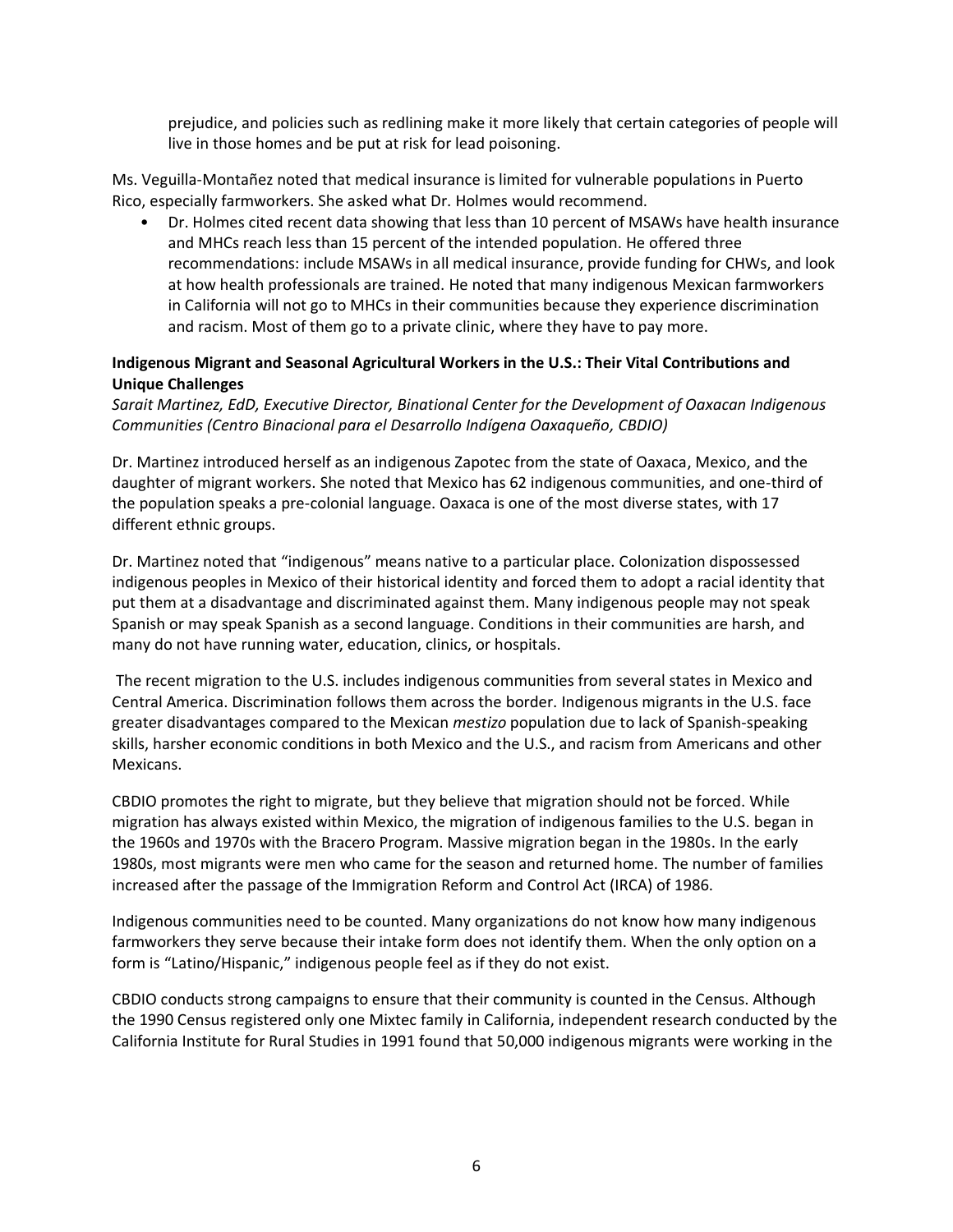fields of California. The Indigenous Farmworker Study conducted in 2008 and 2009 estimated that there were 120,000 indigenous farmworkers in California, plus 45,000 children.<sup>6</sup>

CBDIO participated in the COVID-19 Farmworker Study conducted by a coalition of researchers and community-based organizations (CBOs) in California, Oregon, and Washington in the summer of 2020.<sup>7</sup> The study found that California has about 800,000 farmworkers. Most have seasonal jobs, with an average annual income of \$18,000. Many migrate from coast to coast or within California. Ninety-six percent were born in Mexico, 57 percent are unauthorized to work in the U.S., and 37 percent have health insurance. Many indigenous farmworkers live in overcrowded housing due to the high cost of living; this exacerbated the impact of COVID-19 within their community.

The proportion of indigenous farmworkers among all Mexican farmworkers increased from less than 10 percent in 1991 to nearly 30 percent in 2008, while the proportion of Mestizo farmworkers decreased. This corresponds to the adoption of the NAFTA free trade agreement, which devastated the local economy and corn harvest in Oaxaca.

Indigenous migrants in the U.S. perform the most physically demanding and least rewarding jobs, including farm work and construction. They are exposed to pesticides and have long working hours. Their work sites have no toilets and no water for hand washing or drinking. They earn the minimum wage or less. A 1993 study found that Mixtec workers were more likely to accept jobs paying less than the minimum wage and more likely to be victims of non-payment and other violations of labor law.

The COVID-19 Farmworker study conducted 327 interviews with Zapotecs, Triquis, and Mixtecs in California. Fifty-two percent of the respondents reported a decrease in their work hours and a loss of income. Fifty-seven percent said they had a harder time paying for food during the pandemic. Fifty-nine percent said the cost and lack of insurance were barriers to accessing healthcare. Fifty-four percent said their worksites provided face coverings; labor contractors provided the fewest masks. Only three percent of indigenous-speaking workers reported that they received PPE training, compared to nearly 20 percent of non-indigenous speakers.

Indigenous speakers suffered disproportionately from COVID-19 due to conditions at work, poor experiences at health clinics, and the lack of information in indigenous languages. To address the lack of information, local and regional governments formed a partnership and launched the Language Justice campaign. The campaign contracted with CBOs to inform workers about the right to interpreters, create videos in indigenous languages, and advocate for language justice in clinics, hospitals, and other sectors.

Dr. Martinez noted that multiple indigenous languages are spoken in Oaxaca, including four that are common in California. When providing interpreters, it is not enough to know that someone is from Oaxaca or that they speak Mixteco, because the languages vary by region, district, and town. In addition, many languages in Oaxaca do not have a written form.

Dr. Martinez offered the following recommendations for providing services to indigenous farmworkers:

- Learn about local organizations that work with immigrant and indigenous populations.
- Establish mutually beneficial partnerships.
- Be flexible about the times you offer services.
- Be curious about the life/work context of the person you are helping.

<sup>6</sup> [www.indigenousfarmworkers.org](http://www.indigenousfarmworkers.org/)

<sup>7</sup> [http://covid19farmworkerstudy.org](http://covid19farmworkerstudy.org/)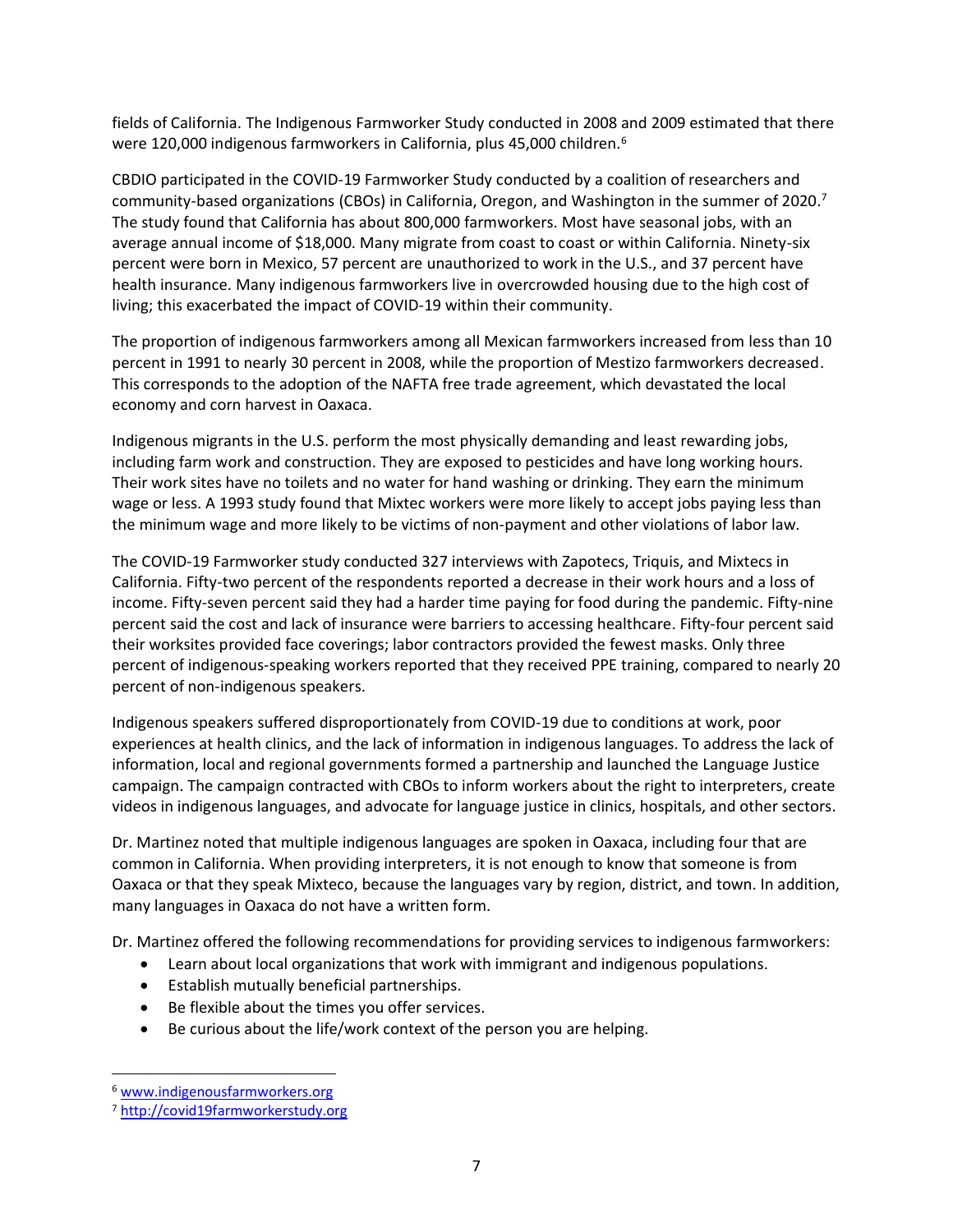Dr. Martinez shared key recommendations from a recent paper on actualizing cultural humility for indigenous Mexican farmworkers:

- Develop workshop resources that are visual in nature and at primary education reading level.
- Work with translators from the community to account for linguistic and cultural nuances and ensure accurate translations.
- Ensure that materials do not perpetuate stereotypes.
- Format resources so workers can easily access and carry them in agricultural settings. $8$

Dr. Martinez closed by sharing recommendations from the COVID-19 Farmworker Study:

- Develop hotlines aligned with state and regional Departments of Health that are staffed by individuals from farmworker communities to support reporting of violations and streamline access to critical information.
- Pass single-payer universal health care that includes all workers, regardless of citizenship status.
- Contract and fund locally-based farmworker-serving CBOS, clinics, and agencies to manage emergency response work and to hire and train linguistically and culturally competent staff.
- Communicate consistent, culturally, and linguistically appropriate public health and safety messaging. For the sake of diversity, inclusion, and equity, consider the needs of non-English speakers and use more audio-based tools.
- Remove the exclusion of farmworkers from overtime pay, minimum wage, and other worker protections like collective bargaining.
- Support a complete, inclusive pathway to citizenship for all essential workers and their families so that documentation status is not a barrier to accessing social support.
- Dedicate funds for rapid, equitable distribution of vaccines that involve trusted farmworkerserving organizations.

#### **Discussion**

Ms. Cormier noted that the new Economic Recovery Act does not specifically mention health centers and asked what could be done to change that.

• Dr. Martinez noted that many undocumented people were left out of that support, and critical institutions like health centers are often left behind. That does not serve the well-being of farmworker communities, especially in times of crisis. Collective advocacy is needed to ensure that indigenous farmworkers have access to resources. Farmworker communities faced many threats in addition to COVID-19, including wildfires and other disasters. Adequate funding is needed across the board for individuals and key institutions.

Ms. Cormier asked how to develop resources for indigenous communities that do not speak Spanish.

• Dr. Martinez replied that many indigenous farmworkers understand enough Spanish to navigate the system. Flyers should provide basic information, such as the date, time, and directions. Details can be provided through one-on-one conversations.

## **Federal Update**

*Jennifer Joseph, PhD, MSEd, Director, OPPD, BPHC, HRSA* 

Dr. Joseph provided an update on the HRSA Health Center Program, including program fundamentals, health centers' COVID-19 response, health center programs and funding, implementation of recommendations submitted by the Council in December 2020, the framework for advancing health

<sup>8</sup> <https://link.springer.com/article/10.1057/s41276-020-00279-z>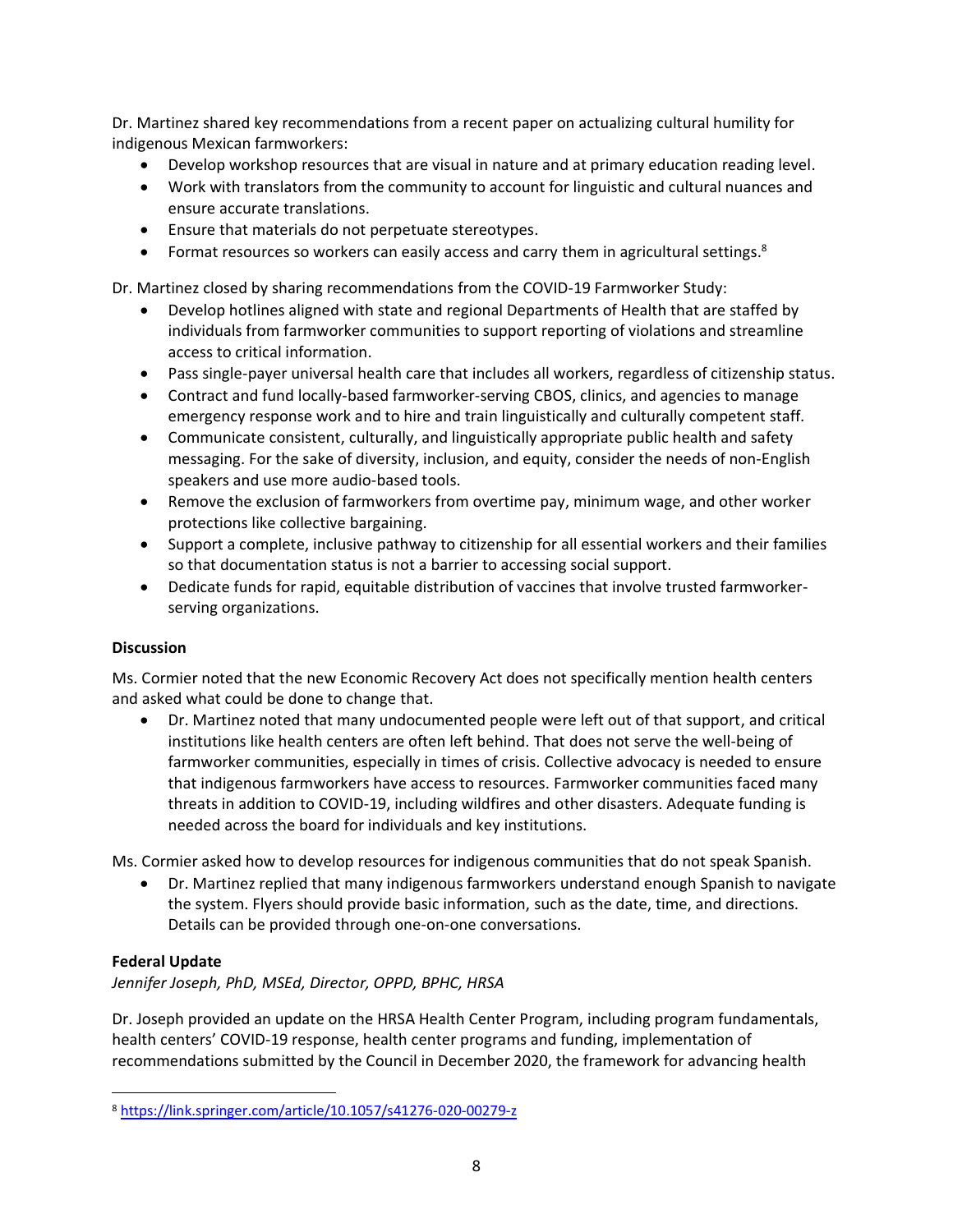center excellence and value, and updates to the Service Areas Needs Assessment Methodology (SANAM).

## *Health Center Program Fundamentals, Model of Care, and Fast Facts*

Dr. Joseph reviewed the fundamentals of the health center program. Health centers serve high-need areas and populations. They are patient-directed and governed by patient-majority boards. They provide comprehensive primary care and enabling services. No one is turned away, and fees are based upon the ability to pay. Health centers collaborate with other community providers to maximize resources and efficiencies in service delivery. Finally, health centers are accountable and must meet performance requirements regarding administrative, clinical, and financial operations.

Primary care is at the core of the health center care model, along with enabling services that facilitate access to care, such as case management, transportation, and health education and outreach. Outreach services provided by promotores de salud and community health workers (CHWs) are fundamental to the program and are required as part of the model of care.

The care model has expanded over the years to include integrated mental health services, substance use disorder prevention and treatment, and oral health and vision services.

HRSA funds nearly 1,400 health centers that operate more than 13,000 service delivery sites. Nearly 30 million patients rely on a health center for care, including more than one million agricultural workers. The value of having a network of patient-directed organizations that are trusted in their communities and ready to stand up in a public health emergency has become clear during the pandemic.

## *Primary Health Care Priorities*

HRSA recently developed four goals and associated visions to move the health center program into the future and serve as funding priorities for the coming years:

- Goal: Increase access to the health center model of care in the nation's highest-need communities and populations.
	- Vision: Every high-need community has access to the health center model of care.
- Goal: Increase access to a comprehensive range of services for health center patients.
	- Vision: All health center patients have access to patient-centered services that address both clinical and social barriers to health.
- Goal: Activate and accelerate evidence-based, innovative models of care delivery to improve health outcomes, reduce health disparities, and advance health equity for underserved and vulnerable populations.
	- $\circ$  Vision: Health centers lead the nation in delivering high-quality care that advances health equity for underserved and vulnerable populations.
- Goal: Upgrade, modernize, and expand facilities to support expanded access to high-quality care, advance health center performance, and support evolving health care delivery models.
	- Vision: Health centers operate state-of-the-art facilities that optimize service delivery in medically underserved communities.

## *COVID-19 Response*

Dr. Joseph presented a breakdown of the COVID-19 supplemental funding awarded to health centers and MHCs since March 2020 and the training and technical assistance (T/TA) funds awarded to Primary Care Associations (PCAs), National Training and Technical Assistance Partners (NTTAPs), and Health Center Controlled Networks (HCCNs).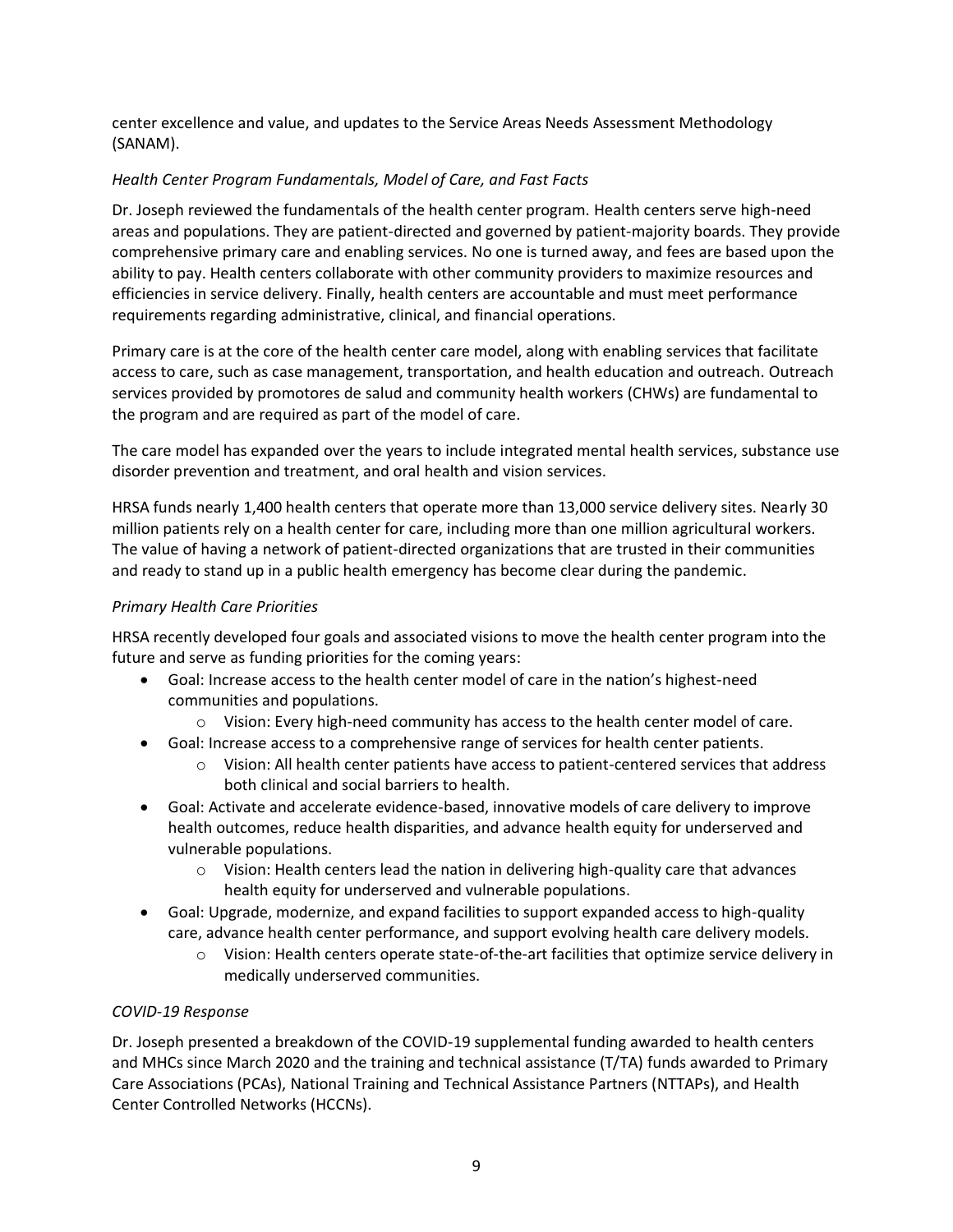Dr. Joseph presented graphs showing health center COVID-19 responses and the impact of the pandemic on health center operations. MHCs did very well in comparison to non-MHCs for overall testing capacity, drive- and walk-up testing capacity, and the relative numbers of staff who tested positive over the past year.

The impact of COVID-19 on MHC operations mirrored that of non-MHCs, as measured by weekly visits pre- and post-COVID, visits conducted virtually, and the percent of staff who were unable to work. Fewer MHCs were temporarily closed due to the pandemic than non-MHCs.

All health centers have been actively engaged in vaccine administration since January. As of May 14, nearly a million health center patients and staff had completed their immunization series. Nearly onequarter of those vaccinations were administered by MHCs.

## *Funding Updates*

In fiscal year 2021 (FY21), the American Rescue Plan (ARP) awarded \$7.68 billion to support COVID-19 vaccinations, COVID-19 response and treatment, primary care capacity, recovery, and stabilization, and minor alterations and renovations. The funding included \$1 billion in non-competitive capital funding for health centers; \$32.8 million for strategic partners (HCCNs, PCAs, and NTTAPs); \$145 million for health center look-alikes; and \$20 million for Native Hawaiian health systems.

FY21 funding for ongoing health center priorities includes National Hypertension Control Initiative Supplemental Funding for Health Centers (\$89.5 million for 496 awards), Primary Care HIV Prevention (anticipated funding of \$48 million for up to 175 awards), and School-Based Service Sites (anticipated funding of \$5 million for 25 awards).

A new competitive funding opportunity for FY22 will provide support for health centers to innovate and test approaches to maximize access to virtual care and improve health center outcomes for underserved communities. The program evaluator will coordinate shared, real-time learning across funded health centers, support evaluation of projects, and document and disseminate effective strategies and lessons learned. The Notice of Funding Opportunity (NOFO) was released on May 17, 2021, with a program start date of March 1, 2022.

## *Program Updates*

Dr. Joseph announced that the Health Center Program Compliance Manual is now available in Spanish.<sup>9</sup> HRSA welcomes feedback to improve the document at [Health Center Program Support.](https://bphccommunications.secure.force.com/ContactBPHC/BPHC_Contact_Form)

HRSA intends to issue a Notice of Proposed Rulemaking to implement the prior administration's Executive Order on Access to Affordable Life-Saving Medications, which will increase access to affordable insulin and injectable epinephrine.

HRSA has updated the Site Visit Protocol that is used to assess health center compliance with program requirements.<sup>10</sup>

## *Updates on NACMH Recommendations*

The Council submitted recommendations in December 2020 in four areas:

1. MSAW protections during COVID-19

<sup>9</sup> <https://bphc.hrsa.gov/sites/default/files/bphc/programrequirements/pdf/health-center-manual-spanish.pdf>

<sup>10</sup> <https://bphc.hrsa.gov/programrequirements/site-visit-protocol>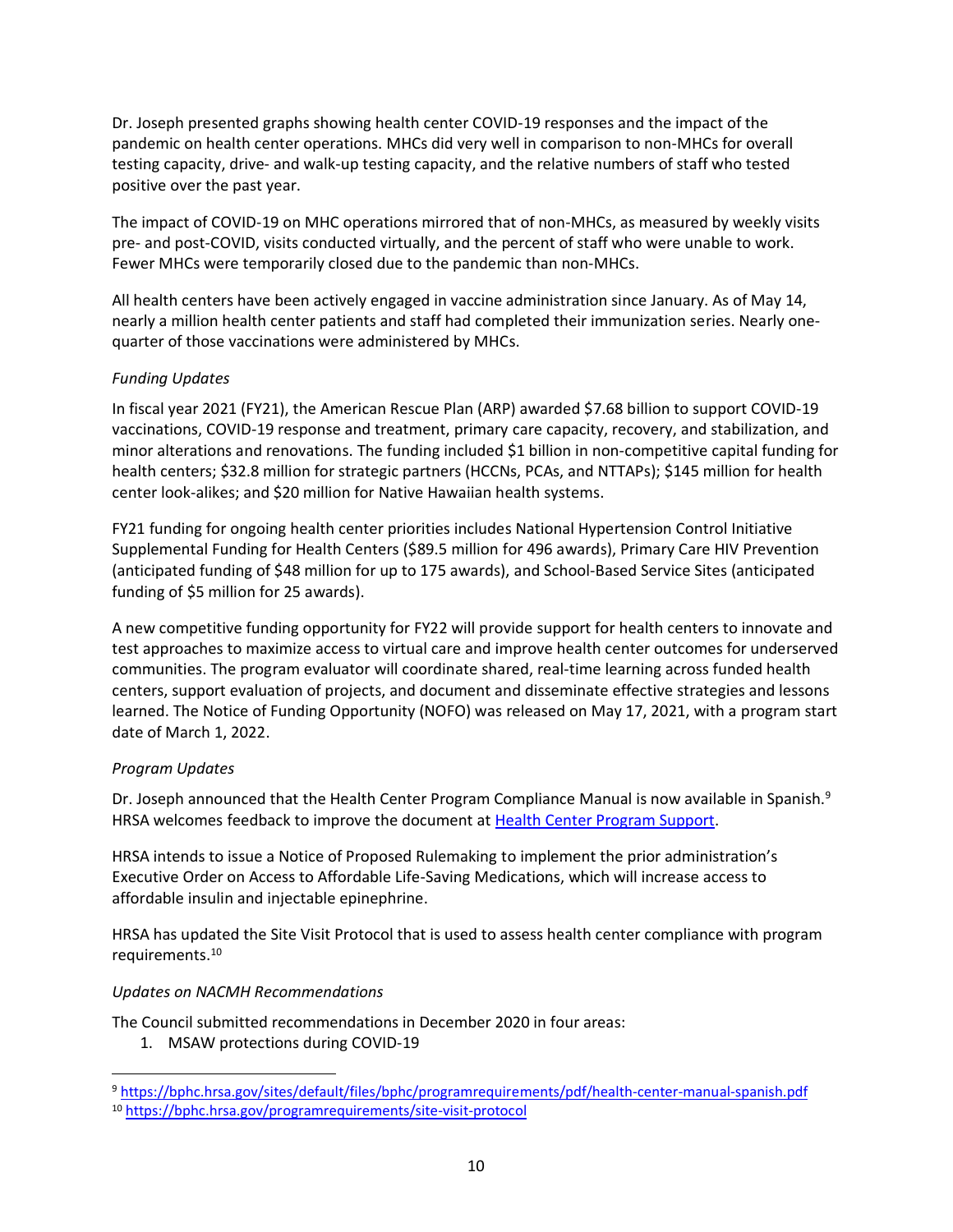- 2. National data strategy to improve MSAW health and welfare
- 3. Toxic stress in MSAW children
- 4. Strategies to prevent occupational injuries in MSAWs.

Dr. Joseph provided updates on recommendations 1 and 3:

- *Recommendation 1*: ARP funds awarded to MHCs will increase protections for MSAWs during COVID-19. A new direct distribution program will increase health centers' ability to obtain COVID-19 vaccines, and MHCs can use capital improvement funding to purchase mobile units or other vehicles to support access to care.
- *Recommendation 3*: BPHC has been in conversations with colleagues in the Maternal and Child Health Bureau and multiple external stakeholders regarding early childhood development and child health in general. President Biden has expressed support for that focus and has talked about integrating child development into the health center model of care. There are many opportunities to address the intersection of child development and toxic stress.

#### *Advancing Health Center Excellence and Value*

Dr. Joseph stated that the value proposition of health centers is access to care and improving health in the nation's underserved and socially vulnerable populations. BPHC identified seven domains of performance that make a health center successful in achieving that mission: access and affordability; patient experience; quality, patient care, and safety; population health and social determinants of health; financial sustainability; workforce; and governance and management.

Advancing health equity is the foundation of the new model. Creating a distinct domain focused on social determinants of health supports HRSA's commitment to that mission.

A health center can achieve various levels of maturity across domains and can move up and down within each one. Going forward, HRSA's quality improvement awards will recognize health centers for improvement in meeting performance expectations in each domain.

#### *Service Area Needs Assessment Methodology (SANAM) Updates*

BPHC has proposed changes to the measures and weights in the Service Area Needs Assessment Methodology that would be used in a future New Access Points competition if resources are available. Detailed information and an opportunity to provide feedback are available at the Health Center Program Strategic Initiatives website [\(https://bphc.hrsa.gov/programopportunities/strategic-initiatives\)](https://bphc.hrsa.gov/programopportunities/strategic-initiatives).

#### **Strategies to Prevent and Mitigate COVID-19 among Agricultural Workers: A CDC AND NCFH Partnership**

*Alfonso Rodriguez Lainz, PhD, DVM, MPVM, Epidemiologist, Division of Global Migration and Quarantine, U.S.-Mexico Unit, Centers for Disease Prevention and Control (CDC)*

## *Sylvia Partida, MA, Chief Executive Officer, National Center for Farmworker Health (NCFH)*

Dr. Lainz and Ms. Partida described a partnership between the CDC and NCFH to protect agricultural workers during the COVID-19 pandemic.

Dr. Lainz noted that while MSAWs are considered essential critical infrastructure workers, they are also at higher risk for COVID-19. Risk factors include overcrowded working and living conditions, shared transportation, immigration status, low-socio-economic status, and limited access to health care.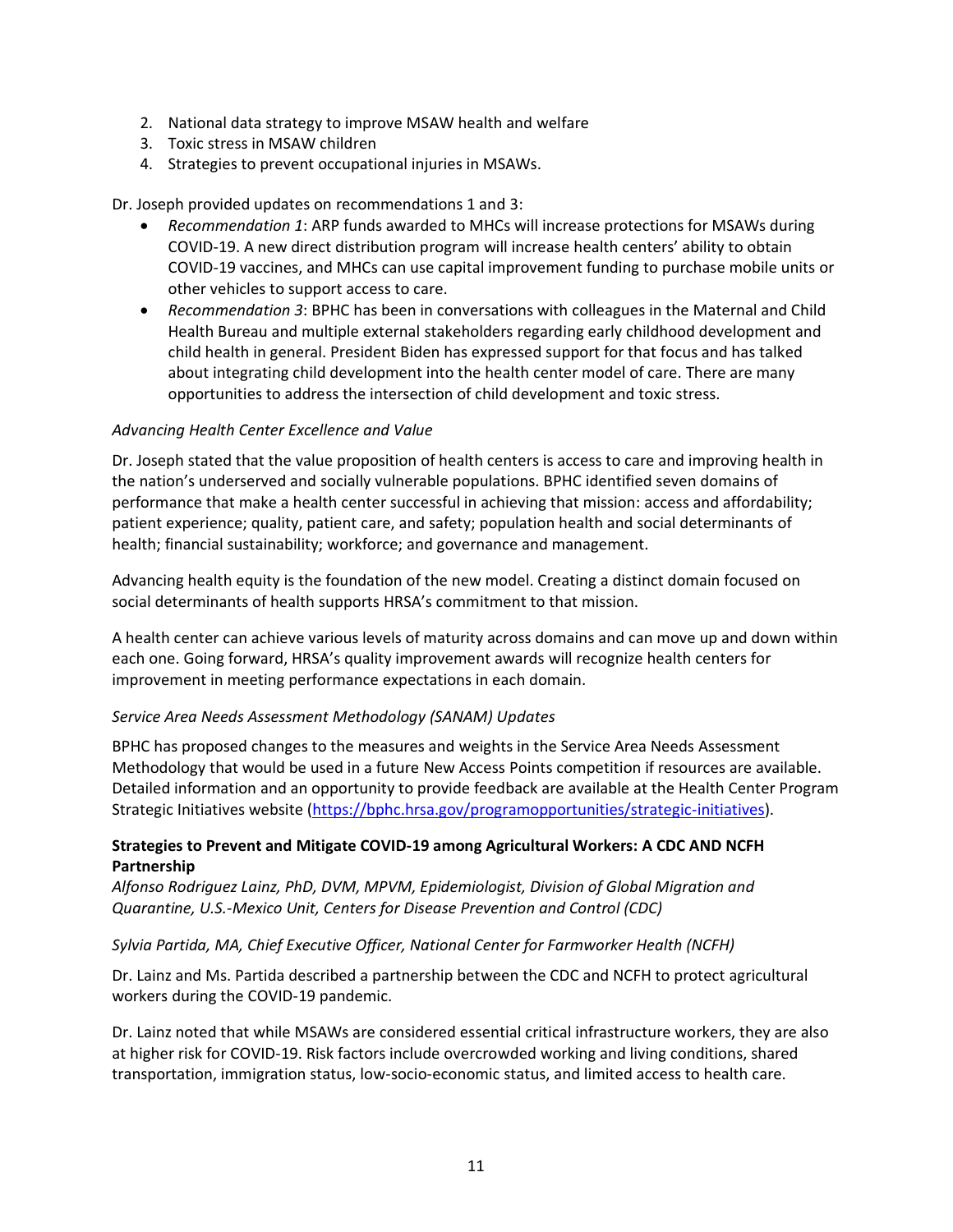There is limited published data on the COVID-19 burden among MSAWs. However, multiple news reports have described deaths and outbreaks among farmworkers, and state and local surveys have documented barriers of access to testing, treatment, housing, isolation/quarantine, and PPE. Organizations and federal agencies that serve agricultural workers have limited capacity, and their activities are not well coordinated. There is no national plan to provide farmworkers with vaccinations or other services related to COVID-19.

CDC's Emergency Operations Center has multiple task forces and teams with activities related to agricultural workers. As part of its pandemic response, CDC established a Farmworkers Interest Group with representatives from multiple task forces to share information and coordinate activities.

Dr. Lainz outlined CDC initiatives to address COVID-19 among agricultural workers:

- COVID-19 prevention guidance for agricultural workers, employers, and partners
	- Multiple guidance documents and tools
	- Webpage and toolkit for H-2A workers and employers.
- Technical support to health departments
	- Webinars and conference calls with CDC experts
	- CDC teams deployed to assist with surveillance data analysis, community assessments, and outbreak investigations
	- CDC Agriculture Data dashboard (under development), with data on the number of agriculture workers by county (including H-2A), farm locations, CHCs, and farmworkerorganizations.
- Assessment of mobility patterns of MSAWs
	- Objective: Document the best current evidence on farmworkers' mobility patterns (e.g., origin, destination, travel routes)
	- Methodology: Analysis of existing data sources, key informant interviews, participatory mapping conducted by expert teams in the U.S. and Mexico.
- COVID-19 prevention program for H-2A workers
	- Free, voluntary COVID-19 testing before workers arrive to the U.S.
	- Health education and information for workers about access to health care in the U.S.
	- Implemented through panel physicians in Mexico, in collaboration with U.S. farmworker employers and U.S. Consulates in Mexico
	- Potential model for other prevention strategies, including vaccines.
- Partnership with the National Center for Farmworker Health (NCFH) to strengthen the public health emergency response coordination and outreach capacity of farmworker-serving organizations.

Ms. Partida provided an overview of the CDC-NCFH partnership, which was developed through a fiveyear cooperative agreement.<sup>11</sup> The objective of the partnership is to identify emerging needs and develop strategies to address them.

<sup>11</sup> <http://www.ncfh.org/covid.html>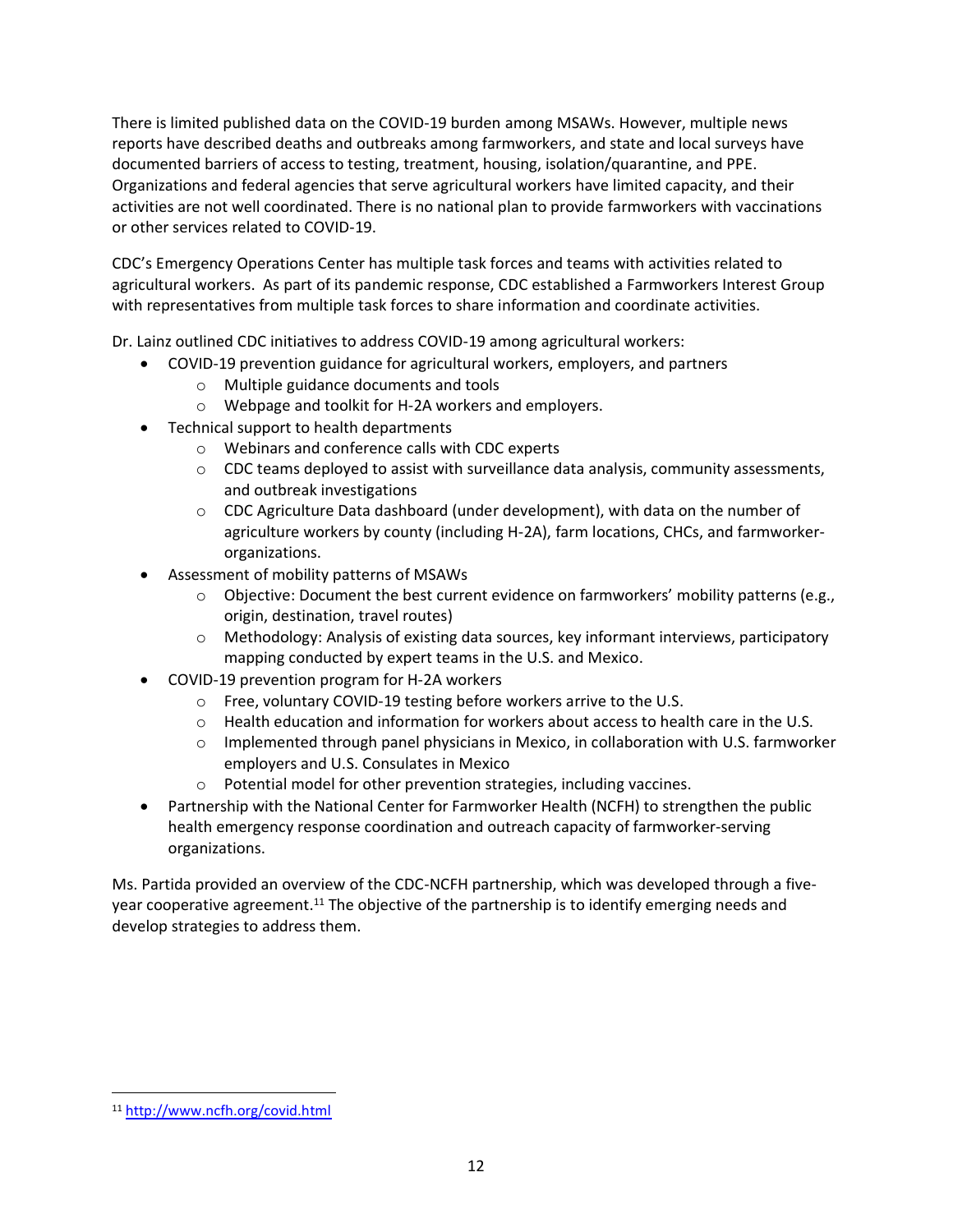

The project entails collaboration and communications among multiple organizations to receive information from farmworkers and organizations that serve them and share that information with the CDC and other federal and state agencies. An advisory council representing stakeholders and collaborators, including employers and farmworkers, provides feedback and guidance on project activities and strategies.

Ms. Partida outlined project activities and strategies:

- A needs assessment conducted early in the pandemic to better understand the impact of COVID-19 and provide policy recommendations to support project implementation.
- Rapid national and regional assessments, in partnership with JBS International, to monitor knowledge, attitudes, and practices related to prevention behaviors and vaccine confidence
- Literature reviews
- Listening sessions and focus groups with employers, farmworkers, and CBOs
- A national directory of farmworker-serving organizations
- Funding and T/TA to support outreach efforts across the country
- A national radio and social media campaign, in partnership with Radio Bilingue
- Information on COVID-19 testing and vaccination for farmworkers provided through a national, toll-free information and referral service (Una Voz para la Salud/Call for Health) and WhatsApp
- Mexico-based H-2A worker outreach and health education
- Adapt CDC guidance to increase its relevance for employers and farmworkers
- Inventory and evaluate existing educational resources for farmworkers
- Develop or adapt educational materials to increase their effectiveness for farmworker populations, with a focus on materials in indigenous languages
- Support implementation of COVID-19 prevention strategies.

The pandemic has taught farmworker-serving organizations how to work together more effectively, to reach out to non-traditional partners, and to deploy strategies such as telehealth and digital outreach to enhance farmworkers' access to health care, testing, mitigation strategies, and vaccines.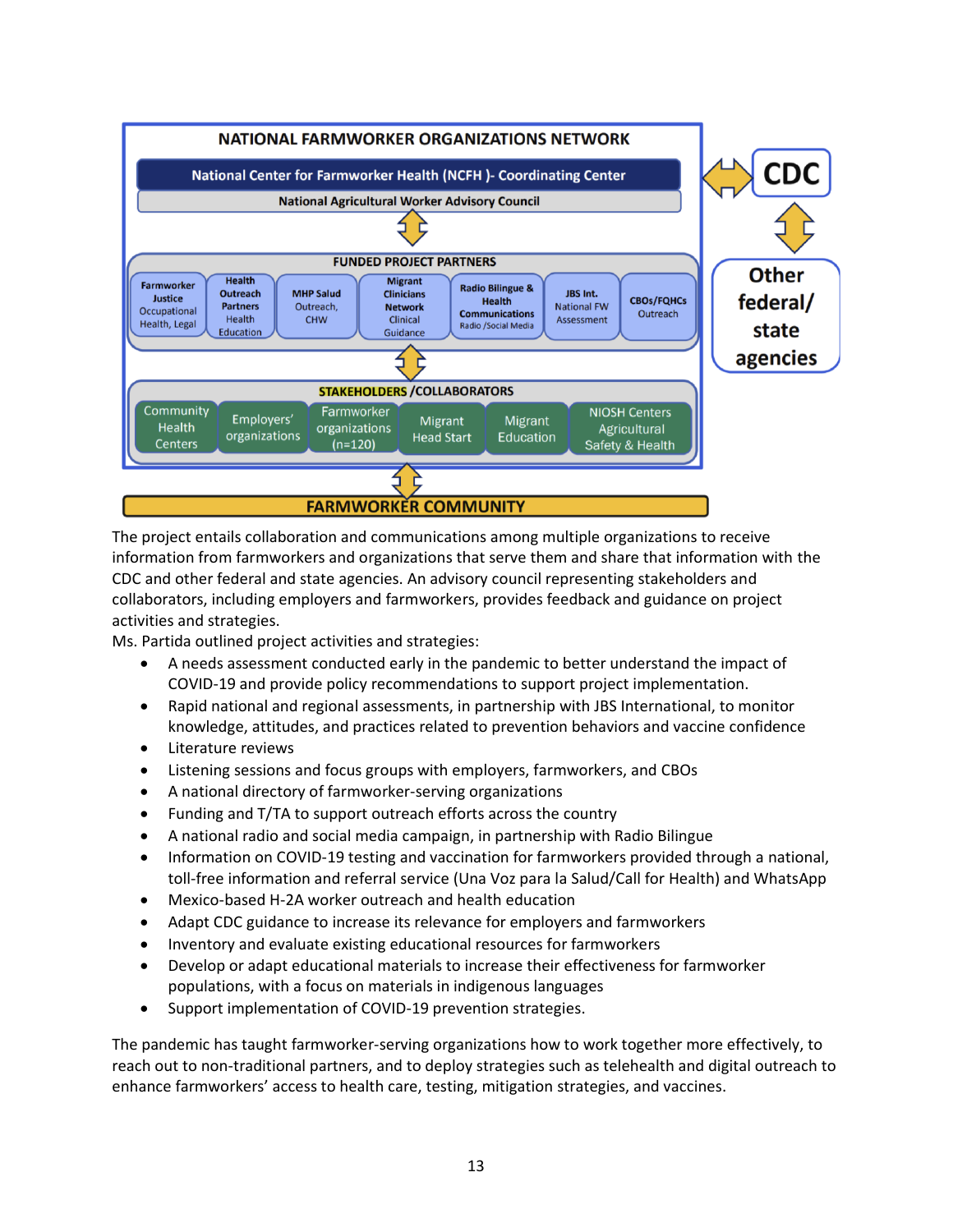The project has funded nearly 20 demonstration projects to identify and document promising practices to prevent COVID-19, including strategies to increase vaccine confidence. It is also supporting T/TA for farmworker-serving organizations, CHWs, and agricultural employers.

The NCFH/CDC partnership is disseminating project activities through a website and social media, a weekly bulletin ("De Sol a Sol"), engaging and leveraging partner and stakeholder networks, and presentations and conference workshops.

Strategic planning to address future emergencies is an important aspect of the partnership. NCFH is developing an interactive farmworker data dashboard that communities can use to integrate farmworkers in their emergency response plan. They are also conducting a crowdsourced project to map mobility pathways, providing technical assistance and farmworker data research support to local and state public health authorities, and providing support for farmworker-focused coalitions.

CDC recognizes agricultural workers as a priority population for preparedness and response during emergencies, including pandemics. The CDC-NCFH partnership can improve community outreach through sustained support, coordinate activities among federal agencies, and monitor and evaluate MSAWs' access to, uptake of, and knowledge and attitudes toward prevention measures. It can also be used for non-emergency health issues.

#### **Discussion**

Ms. Veguilla-Montañez asked if it would be possible to offer vaccines at places where MSAWs gather, such as airports, bus stations, schools, and churches.

• Ms. Partida replied that many federally qualified health centers (FQHCs) and other organizations are looking at innovative ways to provide the vaccine, including churches and community centers. FQHCs have an advantage because they can use a mobile unit or take a health care team to an offsite location.

Dr. Snipes said the farmworker dashboard was groundbreaking. She asked how NCFH would crowdsource it, what data sources would be used, and whether it would be updated on a continual basis. She also asked if data were available on which vaccines farmworkers have been able to access and which ones have been completed for the population.

- Ms. Partida replied that the dashboard includes the NCFH population estimate based on public data from the U.S. Department of Agriculture (USDA) Census of Agriculture, plus National Agricultural Worker Survey (NAWS) coefficients regarding migrant and seasonal and spouse and dependent status. They will also use information on H-2A certification from the Department of Labor, data on seasonality, and information from FQHCs and CBOs. They hope to include employer location, but they cannot make that part of the dashboard available to the public. The dashboard will be updated as new data becomes available.
- Ms. Partida clarified that crowdsourcing will be used in a pilot project to understand mobility patterns. The methodology has not been fully developed. She would be happy to share it with the Council to obtain feedback.
- Ms. Partida said she did not have data on which vaccines MSAWs have received. NCFH receives information from FQHCs that report to HRSA. She did not know if those reports indicate which vaccines were provided. NCFH heard anecdotally that many FQHCs that serve farmworkers or initially favored the Johnson & Johnson (J&J) vaccine because vaccine supplies were limited and the populations were highly migratory. There has been more hesitancy around vaccine uptake since the pause in administering the J&J vaccine, but that is not surprising. An employer in a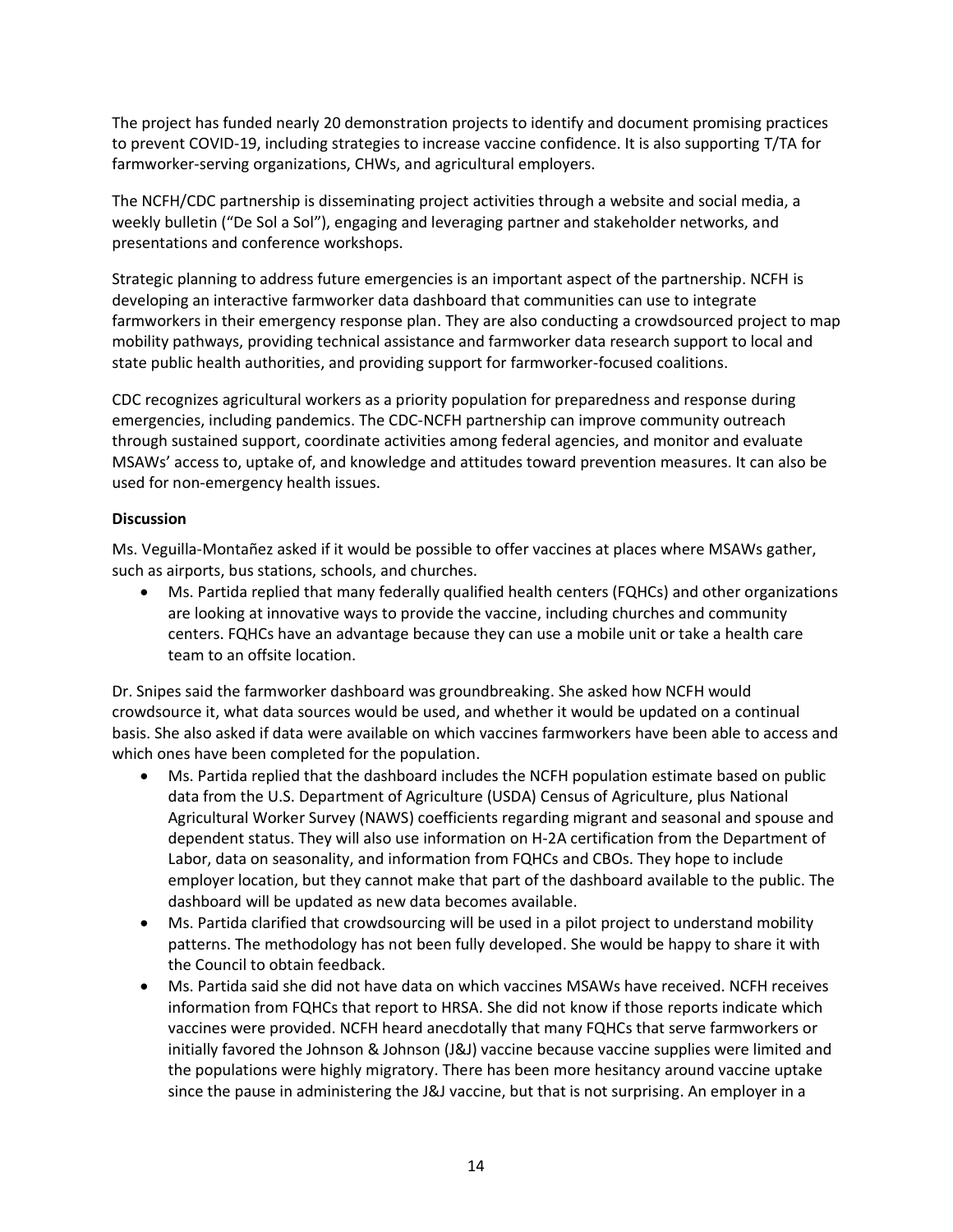recent CDC listening session said the group that conducted an onsite clinic brought all three and let the individuals choose. That would be ideal.

Ms. Cormier asked how NCFH recruited growers to participate in the advisory council.

- Ms. Partida said it can be helpful to emphasize that growers need a healthy workforce for their business to be successful. COVID-19 presents an opportunity for farmworker advocates to extend a hand to employers. This is a national effort, and farmworkers are a critical workforce. There are many examples of how FQHCs and CBOs have established those relationships. The first step is to understand who the employers are in your area.
- Dr. Lainz added that the National Council of Agricultural Employers is interested in collaborating with CDC and NCFH. Vaccinations are providing that opportunity. He also noted that CDC and HRSA leadership met recently to identify data needs and surveillance, including the possibility of having MHCs serve as sentinel clinics to monitor testing positivity and vaccination of farmworkers. CDC also needs good communications materials to educate the community and providers. There are further opportunities for collaboration between CDC and HRSA to address the needs of this population. He offered to take the Council's recommendations to CDC leadership.

Ms. Brown-Singleton adjourned the meeting for the day at 5:04 p.m.

#### **Wednesday, May 26, 2021**

#### **Recap of Previous Day**

*Shedra Amy Snipes, Ph.D., Vice-Chair, NACMH*

Dr. Snipes welcomed Council members and guests to the second day of the meeting. She noted that simultaneous interpretation was offered to ensure language equity and reviewed the process to choose whether to listen to the meeting in English or Spanish.

Dr. Snipes reviewed the first day of the meeting and noted that it coincided with the anniversary of the killing of George Floyd. That event increased awareness of structural violence and sparked a social justice movement, and the previous day was an opportunity for the Council to think about those issues.

Dr. Snipes urged the Council to reflect on the history of the movement it represents. United Farm Workers president Teresa Romero stated: "The farmworker movement and the civil rights movement has always stood together." Black and brown communities have fought together to remove injustice in their communities and to support the dismantling of policies that prevent equity. The Council stands on the shoulders of a movement, and its advocacy is aligned with the struggle for freedom, dignity, and humanity. As Dr. Martin Luther King, Jr. wrote to agricultural labor leader, Cesar Chavez: "Our separate struggles are a real one. A struggle for freedom, for dignity, and for humanity."

During the testimony sessions, Dr. Snipes urged the Council to think about the broad social, economic, political, and anti-immigrant/minority forces that impede health equity for MSAWs; social and structural violence that affect the health and well-being of farmworkers; areas where structural competency training, culturally humility, and a health-in-all-policies approach might improve care for MSAWs; ways in which greater language justice would improve the work of MHCs; and ways in which structural humility could increase awareness of indigenous workers and other communities that are not fully represented in health center data.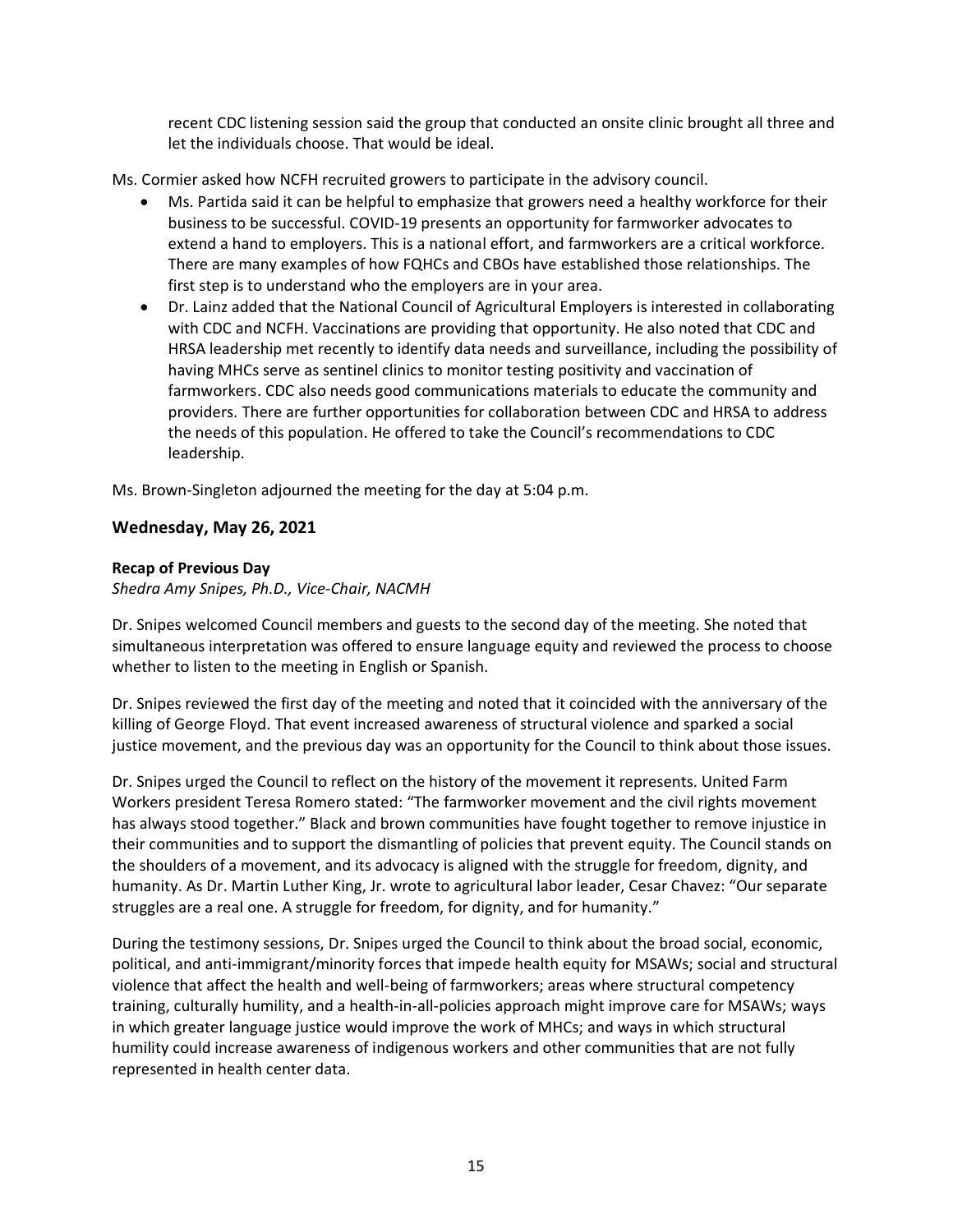Dr. Snipes also asked the Council to be mindful of the health center program fundamentals and the funding priorities for FY 21 and FY22, including hypertension control, HIV prevention, school-based services, and virtual care. The health center domains and performance expectations in the context of health equity provide an important framework for listening to those who would provide testimonies, and the Council should embed those voices in its recommendations for change.

The Council is supported by an extensive network of organizations and a vast array of stakeholders and collaborations. Dr. Snipes encouraged the Council to listen for ways in which those organizations could help move the Council's recommendations forward.

Dr. Snipes outlined her conclusions from Day 1:

- The communities we advocate for deserve to live and work in a world that first honors their human ethical rights.
- Our lens should be to advocate for the health and well-being of MSFs, which stem from social and service barriers, including injustice.

Dr. Snipes reviewed the agenda for the rest of the day.

#### **Testimony Sessions Structure and Ground Rules**

*Donalda Dodson, Session Chair and Coordinator*

Ms. Dodson stated that the Oregon Child Development Commission (OCDC) recruited seven agricultural worker families who have children in OCDC's Migrant and Seasonal Head Start (MSHS) program and three members of OCDC's staff to provide testimonies to the Council. Agricultural family members participate in OCDC's policy council and are involved in community decisions related to agricultural workers. One OCDC staff member has represented MSAW families on a CDC advisory council.

The testimonies would reflect their experiences, and those of their community, related to the impact of COVID-19 on workers and their families, the needs of indigenous MSAWs, legal medical partnerships, Oregon wildfires, and the health needs of migrant families.

The testimonies would be provided by Zoom. Those who testified would keep their cameras on unless their Internet connection would not support the video function.

#### **Testimony Sessions**

*Agricultural Workers and Oregon Child Development Commission (OCDC) Staff*

Seven agricultural workers and three OCDC staff provided testimonies to the Council regarding the impact of COVID-19 on workers and their families, indigenous MSAWs and their needs, legal medical partnerships, the Oregon wildfires, and the health needs of migrant families.

The testimony questions are provided in Appendix A. The following is a thematic summary of the responses in each area.

The Impact of COVID-19 on Workers and their Families

- All but two of those who testified had family members who got COVID-19, and some had relatives who died. Several got COVID-19 themselves, including two who were pregnant.
- Many agricultural workers who have symptoms do not get tested because they are afraid of losing their jobs.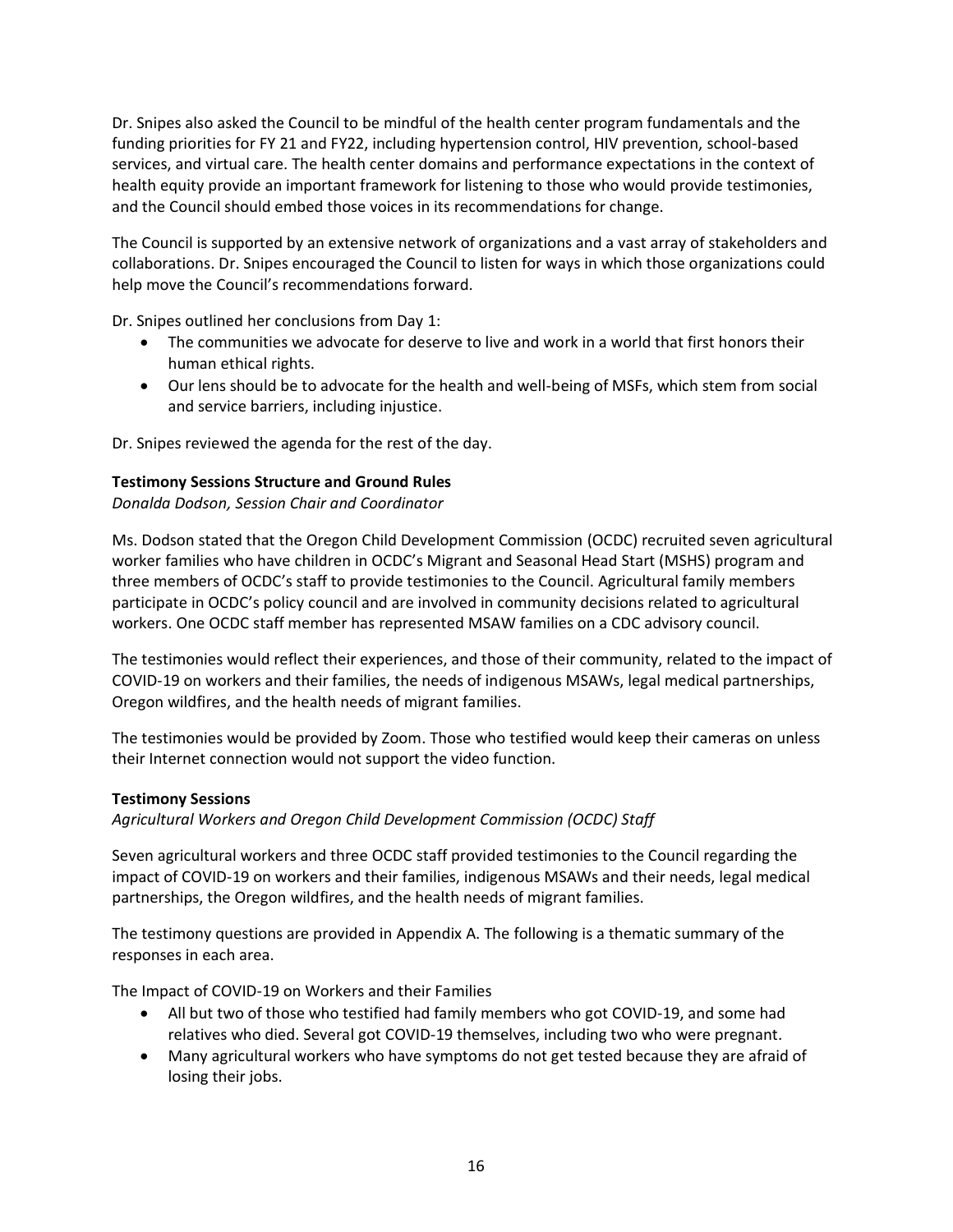- Agricultural workers have received conflicting messages about the vaccine from doctors and the media. Some heard from their doctors that the vaccine would not prevent them from getting COVID-19, but it would prevent serious effects or death.
- Many agricultural workers are afraid that the vaccine has serious side effects.
- Misinformation has created a lot of fear about vaccination. A social media story about a negative side effect or a death can create a great deal of hesitancy within the community. Some agricultural workers have spread a rumor that the vaccine is a government plan to implant a chip that will collect personal information.
- Many people in the rural communities where agricultural workers live and work are opposed to masks, social distancing, and vaccines.
- One strawberry farm had more than 60 positive cases. Workers had to keep working until the health department made a site visit and enforced a quarantine.
- Food banks and other community resources provided critical support during the pandemic and the wildfires. OCDC connected many people to the services they needed.
- Some families could not get stimulus payments, unemployment, and other benefits that were available to citizens.
- The Open Door Clinic in Klamath Falls is using a van to provide onsite vaccinations.
- OCDC received a grant from the Oregon Health Authority to provide information on the vaccine and help the community get access to vaccinations. They are holding vaccination clinics at their centers and working with local school districts to provide the vaccine.
- There is a need for collaboration between Oregon and California to make sure that workers who migrate are vaccinated or have access to the vaccine.
- Social distancing and quarantine were stressful for this community because they place a high value on being together. Many suffered from depression, but they would not talk about it.
- Agricultural workers were considered essential during the pandemic, but they were not a priority when it came to getting the vaccine.
- Dealing with the bills for COVID-19 treatment was more difficult than the physical recovery.
- The pandemic forced OCDC to find different approaches and tools to hold classes and communicate with their families, including Internet, Zoom, texting, and local radio.

## *Indigenous MSAWs and Their Needs*

- Indigenous farmworkers often put off health care because providers do not have interpreters who speak their languages. They are embarrassed to ask for clarification when they do not understand because they do not want to look like fools.
- Family members who speak Spanish often serve as translators, though they may not understand medical terms.
- An indigenous farmworker described her family's experience migrating within Mexico before coming to the U.S. Her father brought them to the U.S. to follow the dream of a better life.
- Hispanic and indigenous families are very close to their families, culture, and religion. There is a great deal of community support. When times are hard, people help each other. When work is available, they call everyone in the community.

## *Legal Medical Partnerships*

• Agricultural workers do not have information about their rights and the protections that are available to them, such as the Family Medical Leave Act (FMLA). Information may be posted in the break room, but no one reviews it with them.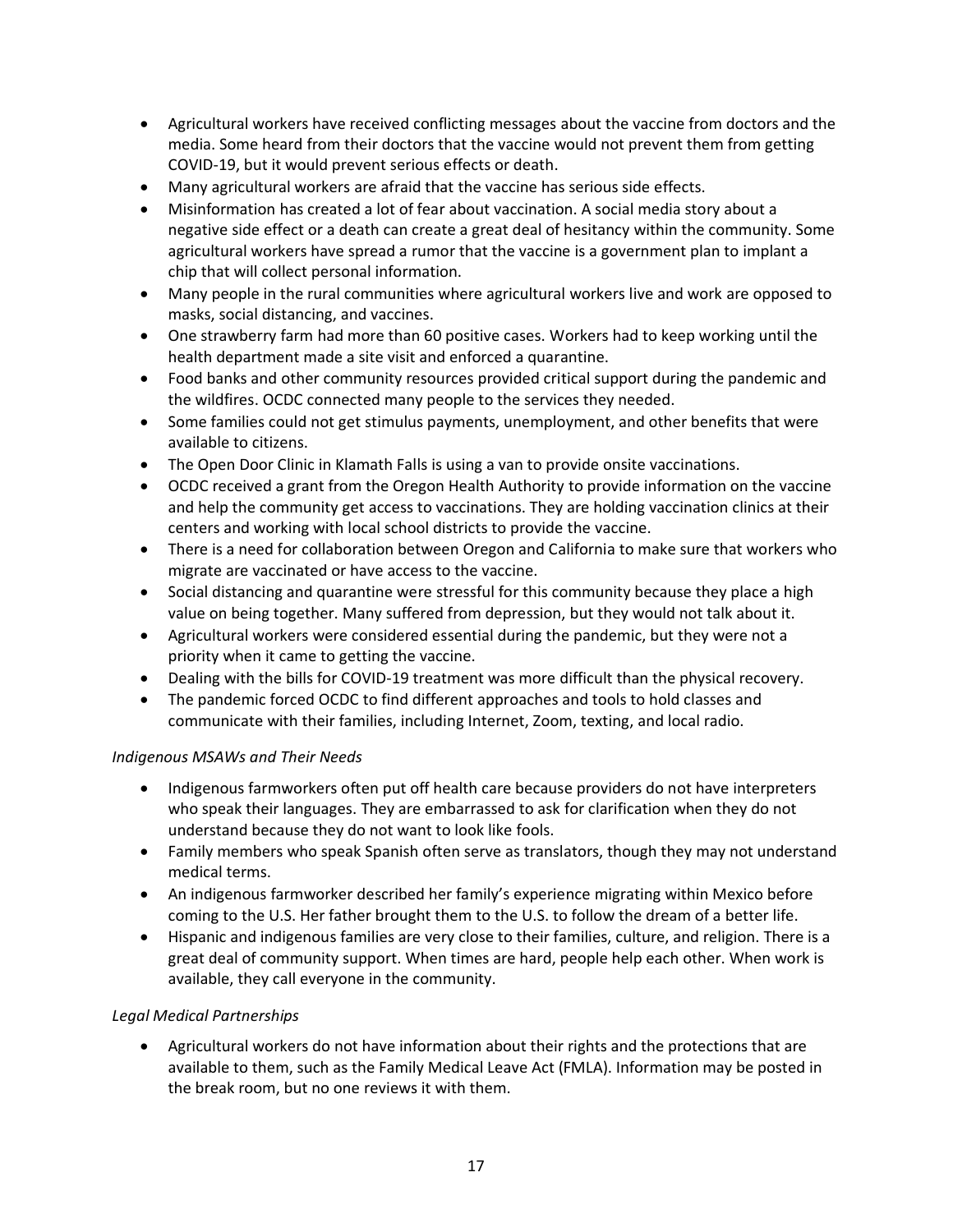• Fear of retaliation prevents workers from speaking up. Those who do speak up are often told there is no more work for them.

#### *Oregon Wildfires*

- The wildfires added another layer of stress on top of COVID-19.
- Many families lost everything. Others had to evacuate and could not find their relatives. They did not have a choice to stop working to be with their families.
- Many migrant families continued to go to work when the oxygen levels were dangerous, with only a face mask for protection.
- Many families were afraid to ask for help because it might affect their immigration status.
- It was difficult to find affordable housing before the fires, and it is almost impossible now. Houses are bought by people from out of state who can pay for repairs. The Phoenix-Talent area, where many agricultural workers live, lost more than 2,000 homes and an entire mobile home park.

#### *Health Needs of Migrant Families*

- There are not enough clinics, and the waiting lists are long. One woman's husband has been on a waiting list for three years and has not received a call.
- There are great disparities in access to health care between urban and rural areas.
- Many clinics do not have doctors who speak Spanish.
- Many agricultural workers do not visit doctors because insurance is too expensive.
- Dental care and mental health resources are limited, especially in rural areas.
- Many agricultural workers cannot access health care services because the clinic is more than an hour away and they do not have a car.
- Many workers do not have access to dental care and cannot afford a private dentist.
- Clinics provided mobile services in the past, but not recently.
- Some doctors at the community clinic are not kind to farmworkers.
- The lack of insurance made it difficult for one woman's husband to access treatment for anxiety.
- Agricultural workers often have to choose between getting health care or going to work so they can pay the bills.
- Many employers do not let agricultural workers make medical appointments during working hours, but clinics are not open after working hours. Workers are afraid they will lose their jobs if they take time off.
- Many undocumented workers are afraid to apply for services they are qualified to receive for themselves or their children because of the public charge policy.
- Many agricultural workers do not know whom they can trust. It is important to build relationships and trust.
- Some agricultural workers use home remedies to alleviate symptoms when they cannot afford medical care.
- Promotores/CHWs can create connections and provide support for families.
- Trauma is stigmatized in the community, which is a barrier to seeking mental health care.
- Telemedicine could work for the younger generation, but the older generation has difficulty using technology. Internet access is not reliable, and many people have limited data plans. It is difficult to build a relationship through telemedicine.
- Facebook and text messaging are effective ways to reach agricultural workers.
- "Low income is more expensive in the long run."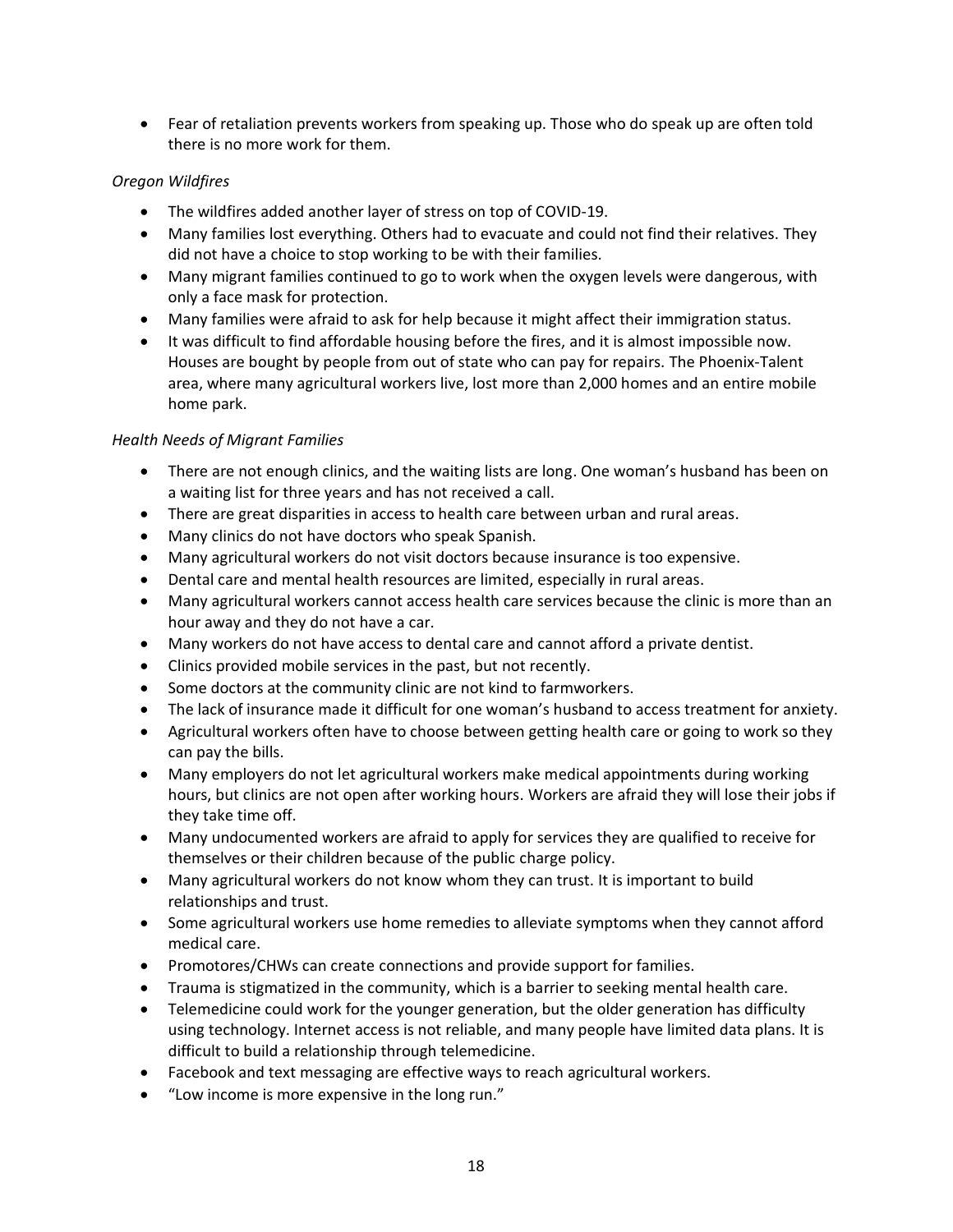#### Meeting Wrap-up and Adjourn *Shedra Amy Snipes, Vice-Chair, NACMH*

Dr. Snipes summarized key points from the testimonies:

- Only two of those who testified said they were not affected by COVID-19.
- Farmworkers who were vaccinated are strong advocates for the vaccine.
- Co-morbid factors, including pregnancy and aging, were complicating factors during COVID-19.
- Community clinics are overcrowded and there are not enough of them.
- There is a lack of affordable dental services.
- Sometimes doctors are not very kind.
- Employers do not understand that workers cannot make medical appointments after work.
- MSAWs fear they will be terminated if they speak up.
- Parents have to choose between working and health.
- Workers do not know who they can trust or where to go for services.
- Some choose to eat rather than spend money on health.
- There is misinformation about the vaccine.
- There is a lack of affordable housing, possibly related to the fires.
- Agricultural workers were considered essential during the pandemic, but they were no longer essential once the vaccine was rolled out.

Dr. Snipes assured those who testified that the Council was listening and would continue to listen.

Ms. Brown-Singleton adjourned the meeting for the day at 4:58 p.m.

#### **Thursday, May 27, 2021**

#### **NACMH Chair Reflections and Welcome**

*Sharon Brown-Singleton, MSM, LPN, Chair, NACMH*

Ms. Brown-Singleton called the meeting to order and welcomed Council members and guests.

Ms. Brown-Singleton shared reflections on the previous day and reviewed the agenda for the third day of the meeting. She urged the Council to listen with intent so the speakers' expertise would enable the Council to formulate recommendations that align with the needs of MSAWs.

#### **National Association of Community Health Centers (NACHC) Update**

*Rachel A. Gonzales-Hanson, Senior Vice President for Western Operations, NACHC*

Ms. Gonzales-Hanson provided an update on the health center COVID-19 vaccine program and efforts to expand vaccine resources in rural areas; policy and legislative matters, including the president's proposed budget, the American Jobs Plan, immigration policy, telehealth legislative priorities, and rural health legislation; health center funding, including workforce investments; a patient risk assessment tool to address the social determinants of health; and an update on the Ag Worker Access Campaign.

#### *Vaccine Update*

As of May 14, almost 11 million health center patients were tested for COVID-19, with a 12 percent positivity rate, and almost five million patients had completed their vaccinations.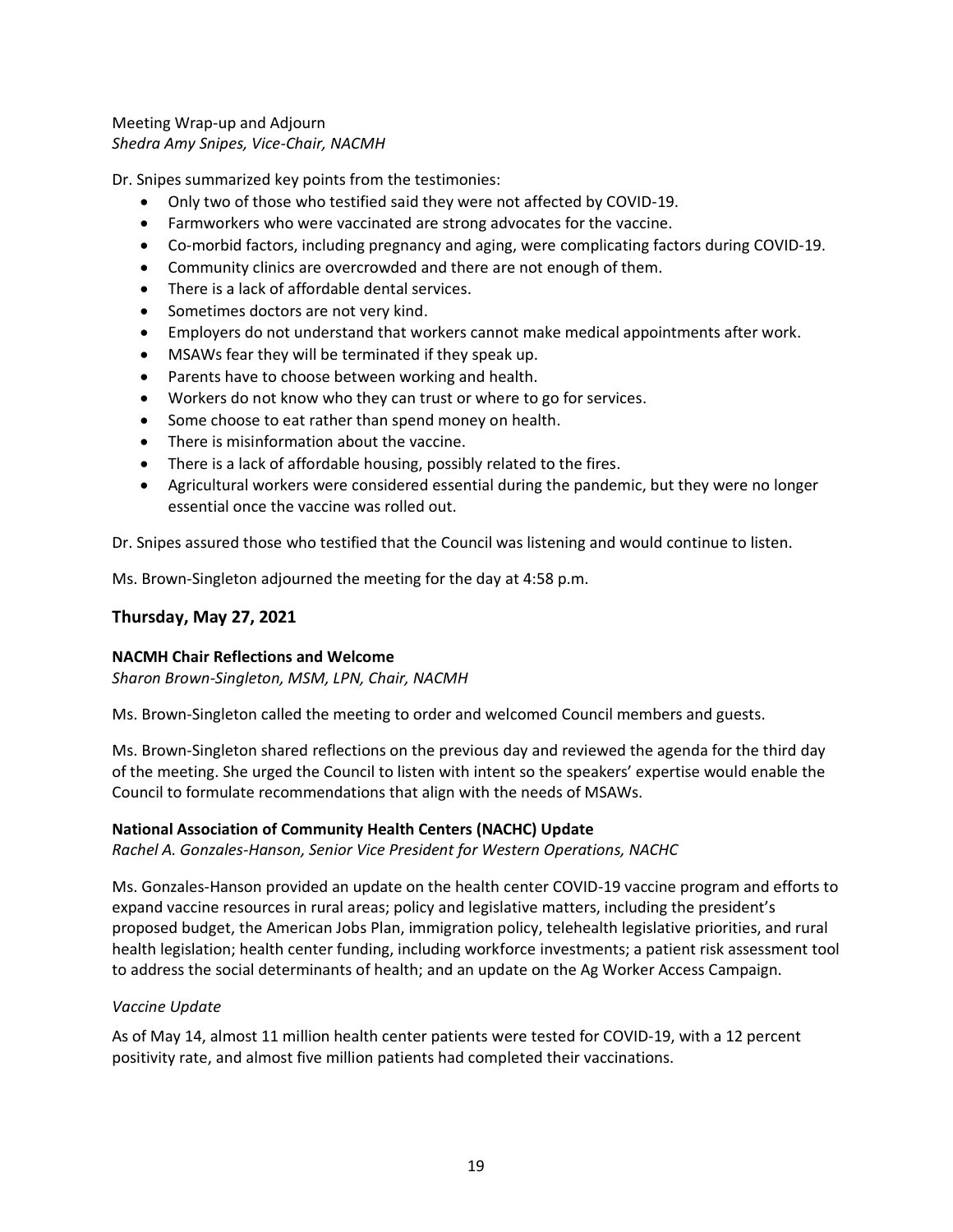Health centers are taking an aggressive approach to ensure that all health center patients are vaccinated as soon as possible, using onsite vaccinations, mobile vans, and pop-up clinics. Health centers are making significant progress toward the goal of vaccinating at least 70 percent of patients ages 12 and above by the end of the year. Health centers had administered more than six million vaccinations as of May 14, and more than 35,000 adolescents ages 12 to 17 were vaccinated at health centers the following week.

The Department of Defense (DoD) has been working with BPHC to get rapid COVID testing to health centers by late summer. The tests will be helpful for mobile populations, including MSAWs.

NACHC is working with the National Rural Health Association (NRHA) to have more information and resources available in rural areas, including vaccine hesitancy toolkits for rural health care providers, rural faith-based communities, and farmers and ranchers. Those resources should also reach MSAWs.

The ARP added \$4.8 billion for health centers, including funding for testing.

Health centers initially thought the single-dose J&J vaccine would be better for agricultural workers due to the mobile nature of their jobs, but media reports that the vaccine was less effective raised questions about promoting it for less fortunate people. Health centers are making an extra effort to ensure that choices are offered to all patients.

BPHC and CDC recently launched a program to provide vaccines directly to health centers without going through their states. Health centers can choose from the vaccines that BPHC has in stock. Initial reporting requirements for excess doses have been relaxed.

Ms. Gonzales-Hanson suggested that lessons learned from the vaccine distribution process could inform recommendations for similar emergencies in the future.

*Policy and Legislative Matters*

#### *FY 2022 Budget*

The Biden Administration's \$1.5 trillion budget outline released in April called for nearly \$132 billion for the Department of Health and Human Services (DHHS), representing a 23 percent increase.

The budget outline includes \$8.7 billion for CDC to support core public health improvements and better prepare for and respond to emerging threats, representing the largest increase in nearly two decades; \$1.6 billion for the Community Mental Health Block Grant, more than double current funding; and \$10.7 billion to address the opioid crisis, including research, prevention, treatment, and recovery support—an increase of \$3.9 billion over FY21. Ms. Gonzales-Hanson noted that methamphetamine and other drugs are more prevalent than opioids in many rural areas. A broader approach to substance abuse funding would allow communities to use the resources where they are needed.

The budget outline did not specify the amount of funding for the health center program. NACHC is advocating for \$2.2 billion in funding for FY22. Health centers lost a great deal of funding and revenue during the pandemic, and it is critical to ensure they do not fail. Funding to stabilize the workforce is also essential to ensure the continuity of the health center program.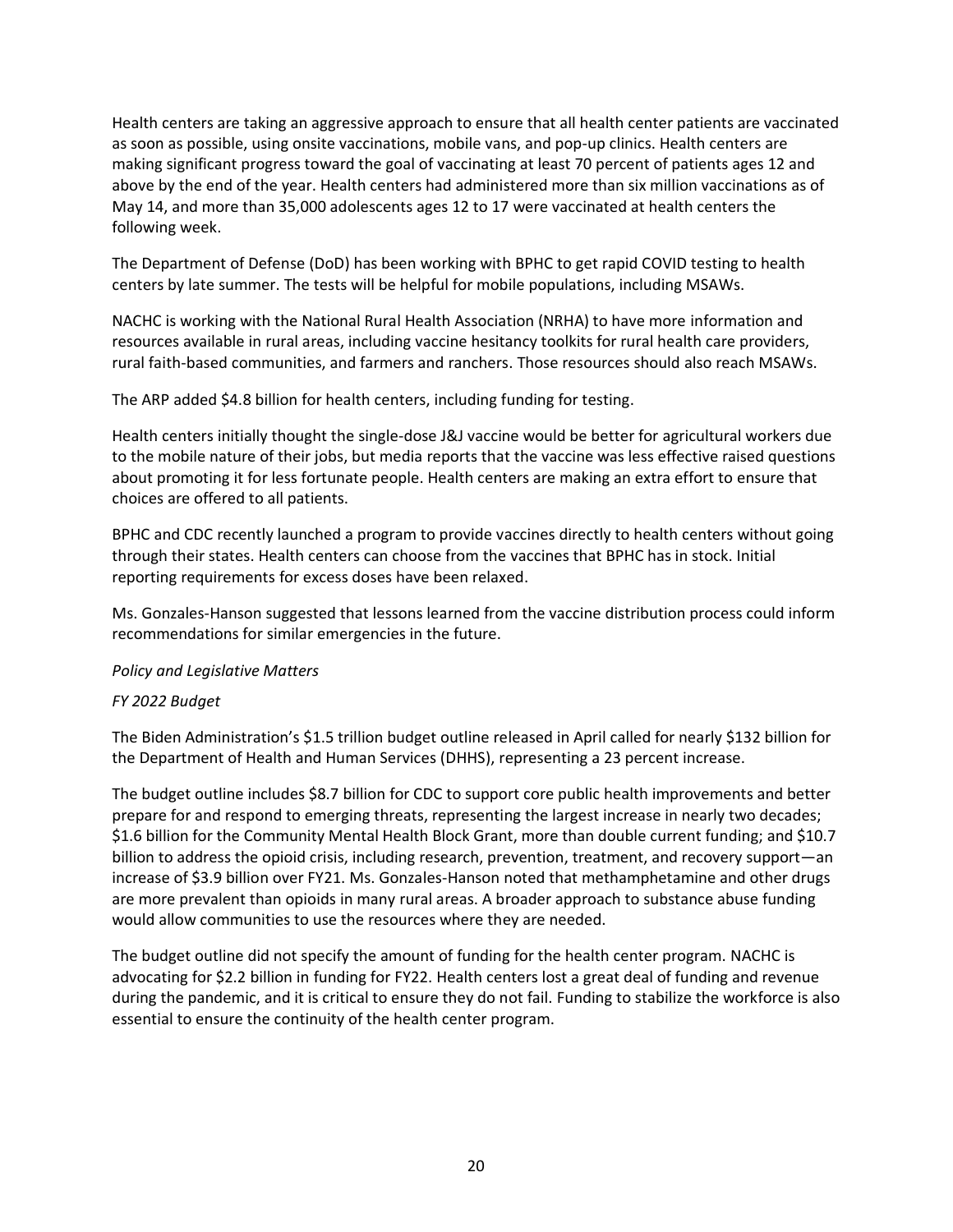#### *Infrastructure Investment*

While the \$2.7 trillion American Jobs Plan does not specifically mention CHCs, NACHC is supportive of infrastructure investments that would fund health center capital projects.

NACHC is engaging in ongoing conversations with Congressional staff on other key items of the NACHC agenda, including funding to expand health center services and provide additional years of mandatory funding; workforce development funding for the National Health Service Corps (NHSC) and Teaching Health Centers (THCs), including a provision to direct placements to health centers; and funding to ensure the permanence of telehealth beyond the current public health emergency (PHE).

#### *Immigration*

The U.S. Citizenship Act of 2021 creates a pathway to citizenship for qualifying undocumented immigrants by establishing a transitional "Lawful Prospective Immigrant" (LPI) status that would give them work authorization and make them eligible to apply for a "green card" and then for U.S. citizenship. Some stakeholders are concerned that the bill denies those holding LPI status access to health care and human services programs, including subsidies under the Affordable Care Act.

In April, the House passed two bills that would affect millions of undocumented immigrants. The Dream Act would provide a path to citizenship for about 2.5 million people brought to the country unlawfully as children. The Farm Workforce Modernization Act would provide a path to legal status for farmworkers who are in the country illegally, estimated to be at least 1.2 million workers. Some would be permitted to gain a green card if they pay a fine and stay in the industry for an additional four to eight years, depending on how long they had been doing farm work. Both bills face an uphill climb in the Senate.

## *Telehealth*

Legislative priorities for CHCs include:

- Ensure permanent Medicare telehealth coverage beyond the PHE by removing distant and origination site restrictions, promoting provider pay parity to an in-person visit and safeguarding audio-only coverage.
- Increase broadband and infrastructure funding and allow innovative uses of federal funds for CHCs in rural and underserved areas.

These policies would bridge the rural and urban digital divide for CHC patients while promoting quality, equitable, and flexible care.

The CONNECT for Health Act of 2021 would permanently allow FQHCs and rural health clinics to provide telehealth services in Medicare as distant sites and be paid equal to an in-person visit.

## *Rural Health Legislation*

The Mobile Health Care Act would expand the allowable use criteria in the New Access Points grant program to include part-time mobile clinics and renovation, acquisition, and new construction of health centers to increase access to affordable, accessible, quality health services in rural and underserved communities.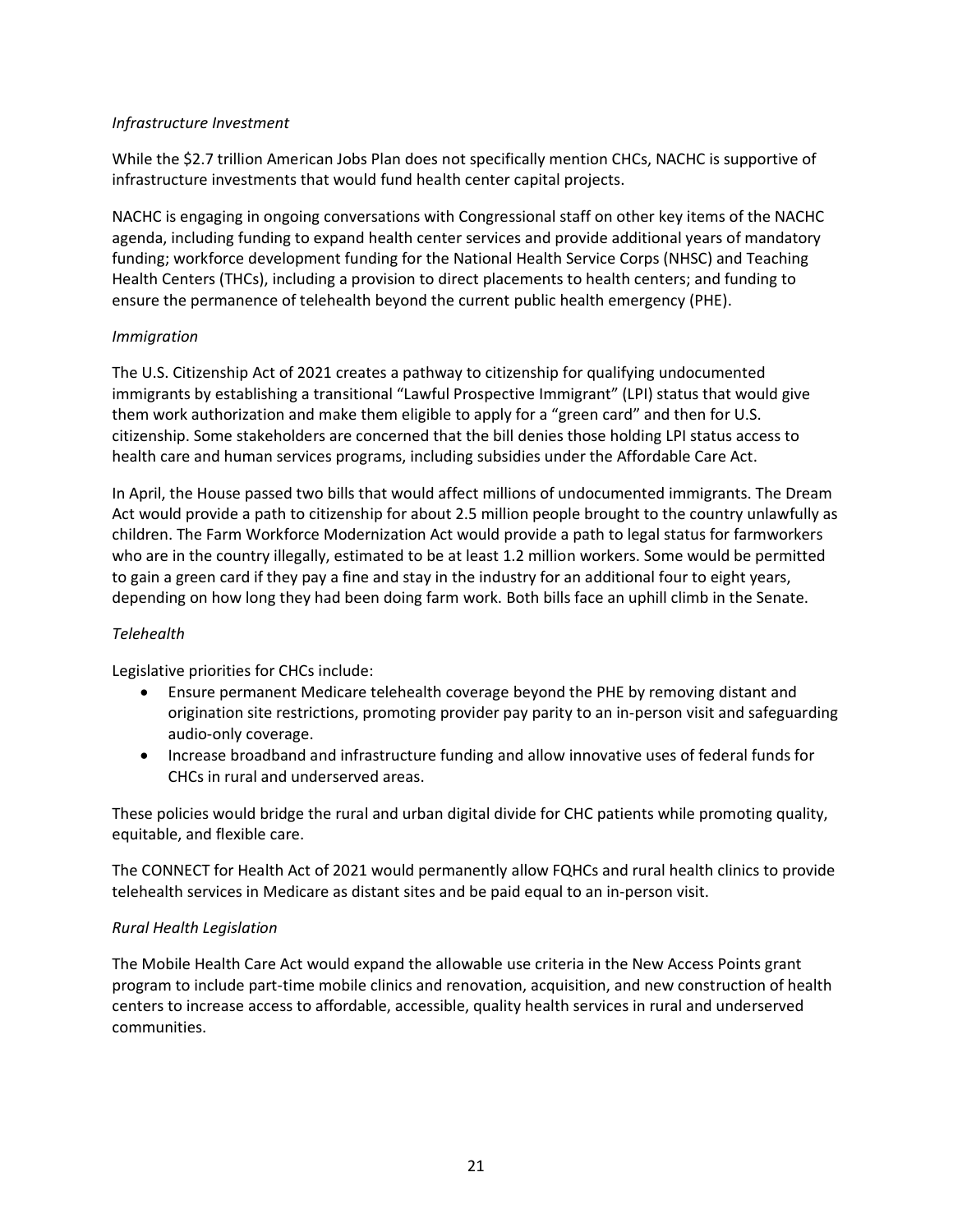#### *Health Center Funding*

The president has committed to doubling funding for health centers. NACHC hopes this does not include an expectation to double the number of patients. CHCs need additional resources to stabilize the services they currently provide. The numbers must be balanced.

#### *Workforce Update*

Workforce investments in the ARP include \$800 million for the NHSC, \$200 million for the Nurse Corps Loan Repayment Program, and \$330 million for THCs to increase the Per Resident Amount and expand the number of programs.

NACHC will advocate for the American Jobs Plan/American Families Plan to include additional workforce funding that would provide a comprehensive, long-term approach to develop the health careers pipeline, including efforts to increase the number of rural and minority students. The TRIO program was an effective model.

#### *Online Resources*

The NACHC website has a wide array of policy resources [\(www.nachc.org/focus-areas-policy-matters\)](http://www.nachc.org/focus-areas-policy-matters).

Toolkits and other resources are available at the Health Center Resource Clearinghouse that NACHC developed with funding from BPHC [\(https://www.healthcenterinfo.org\)](https://www.healthcenterinfo.org/).

#### *Protocol for Responding to an Assessing Patients' Assets, Risks, and Experiences (PRAPARE)*

PRAPARE is a holistic patient risk assessment tool developed by NACHC, the Association of Asian Pacific Community Health Organizations (AAPCHO), and the Oregon Primary Care Association (OPCA) to engage patients in assessing and addressing SDOH.

The model uses promotores de salud/Community Health Workers (CHWs) to collect standardized assessment data. NACHC hopes that the success of this tool will demonstrate the value of CHWs and convince third-party payers to reimburse health centers for their time.

PRAPARE data can be used to accelerate systemic change at the patient, organizational, community, payer, and policy level.

PRAPARE is available in 26 languages and has been validated at CHCs for comprehension and cultural competence. The tool was introduced in 2019, and many health centers have been using it to meet the requirement to collect data on individual patients' social risk factors.

NACHC provides training for promotores/CHWs to collect the data. More information is available at [www.nachc.org/prepare,](http://www.nachc.org/prepare) including the impact of COVID-19 on PRAPARE domains.

#### *Ag Worker Access Campaign Update*

The Ag Worker Access Campaign is a national initiative to increase access to quality health care for agricultural workers and their families.<sup>12</sup> The campaign's goal is to increase the number of MSAWs and their families served in CHCs and MHCs to two million per year. Health centers surpassed the onemillion mark in 2019; 2020 data were not available at the time of this meeting.

<sup>12</sup>[www.ncfh.org/ag-worker-access.htm](http://www.ncfh.org/ag-worker-access.html)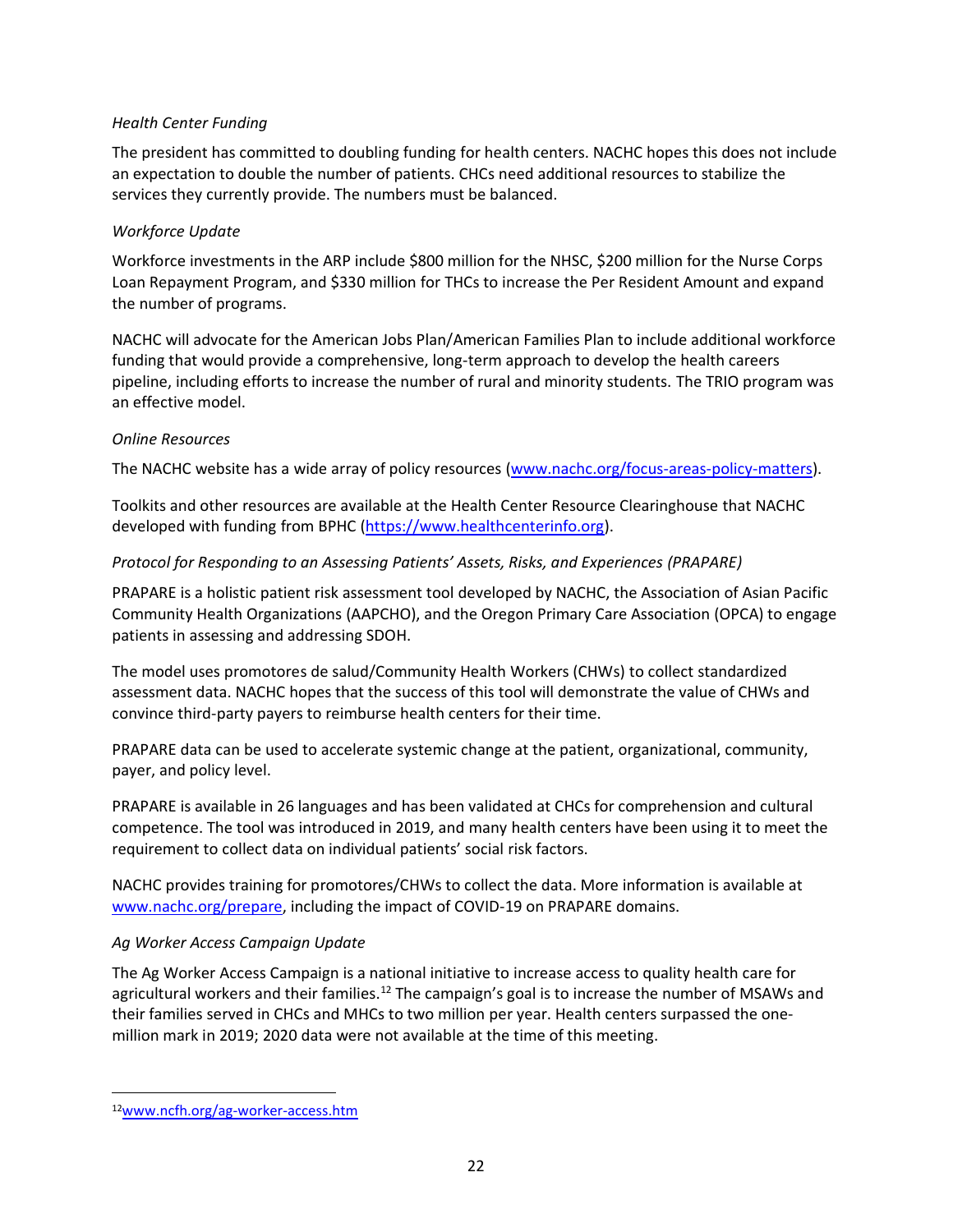The Ag Worker Access Campaign Task Force has been successful in engaging additional partnerships that are providing support and resources.

The campaign has many elements, with a focus throughout on serving agricultural worker families. The NACMH plays an important role in supporting the campaign.

#### **Discussion**

Mr. Calderon noted that undocumented MSAWs are highly resistant to receiving vaccinations and other health services. He heard that Mexican consulates were providing vaccinations for Mexican nationals and asked if Ms. Gonzales-Hanson could provide information about that.

• Ms. Gonzales-Hanson said she had heard about the consulates playing a role, but she did not have any details. NACHC is working with contractors and other organizations to let MSAWs know that it is safe to obtain the vaccine and other health services. She noted that there are many factors involved in vaccine hesitancy.

Mr. Calderon stated that an important factor in reaching the Ag Worker Access goal is how clinics identify agricultural workers. If a farmworker's wife is asked, "Are you an agricultural worker?," she might say no, because she considers herself to be a homemaker.

• Ms. Gonzales-Hanson replied that a conversational approach is the most effective way to obtain the information. NCFH has an excellent program to train health center staff on how to do that.

Mr. Calderon noted that some CHCs are reluctant to hire promotores because the position is nonbillable. He was pleased that the Biden budget includes specific funding for them.

• Ms. Gonzales-Hanson expressed concern that many clinics will continue to implement programs where promotores are expected to donate their time. They need to be paid. She hoped that programs established with the new funding will provide a salary and benefits. She also expressed concern that institutions of higher learning want to tap into this funding to launch certification programs. Certification has value, but it is more important for promotores to be trusted by the community. The funding should go to them.

## **Health Center COVID-19 Vaccine Program and Strategic Partnership Efforts to Improve Migrant and Seasonal Agricultural Worker Health**

## *Tracey Orloff, MPH, Director, Strategic Partnerships Division (SPD), Office of Quality Improvement (OQI), BPHC, HRSA*

Ms. Orloff provided an overview of the Health Center COVID-19 Vaccine Program and efforts of the Strategic Partnership Division (SPD) to improve MSAWs' health.

#### *Health Centers and COVID-19*

BPHC provided funding in four major tranches to address COVID-19 in FY 2020-2021:

- Coronavirus Supplemental Funding for Health Centers: \$100 million, 1,381 awards to help health centers prevent, prepare for, and respond to COVID-19
- Coronavirus Aid, Relief, and Economic Security (CARES): \$1.3 billion, 1,387 awards to detect coronavirus and prevent, diagnose, and treat COVID-19 and to maintain and increase health centers' capacity and staffing levels to address the PHE and learn how to work virtually
- Expanding Capacity for Coronavirus Testing (ECT): \$583 million, 1,385 awards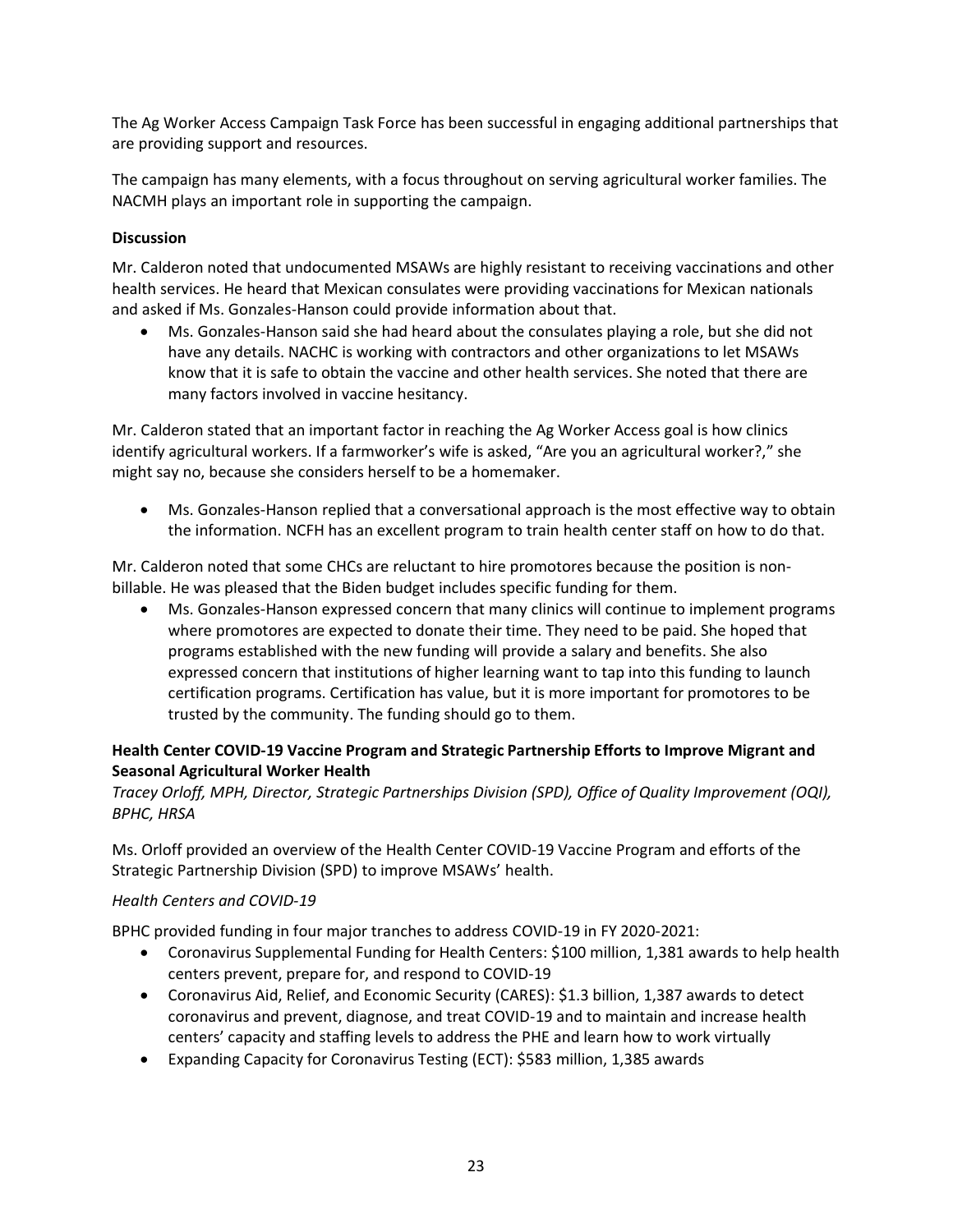• American Rescue Plan Act (ARP): \$6.1 billion, 1,377 awards to support health centers' programs and infrastructure to address COVID-19 and prepare for the post-COVID service environment, and to support SPD grantees.

HRSA and CDC launched the Health Center COVID-19 Vaccine Program to ensure that the nation's underserved communities affected by COVID-19 are equitably vaccinated. The program directly allocates a limited supply of COVID-19 vaccine to select HRSA health centers that specialize in caring for hard-to-reach and disproportionately affected populations. It was implemented in three phases:

- Phase 1 invited 250 health centers that serve large volumes of agricultural workers, residents of public housing, individuals experiencing homelessness, and patients with limited English proficiency.
- Phase 2 invited 700 new health centers that serve high proportions of low-income and minority patients, provide services to rural frontier populations, operate Tribal/Urban Indian Health Programs, and/or utilize mobile vans to deliver services.
- Phase 3 invited the remaining 520 HRSA-funded health centers, expanding access to COVID-19 vaccination for underserved communities and vulnerable populations across the country.

As of May 7, health centers and look-alikes had administered more than 3.6 million doses of COVID-19 vaccines through the vaccine program. Seventy-two percent of the patients who received the vaccine were racial and/or ethnic minorities. Four percent of the doses went to MSAWs, three percent went to patients experiencing homelessness, four percent went to patients who are residents of public housing, and 24 percent went to patients with limited English proficiency.

The Health Center COVID-19 Vaccination Dashboard is an excellent resource for tracking vaccine distribution and access [\(https://data.hrsa.gov/topics/health-centers/covid-vaccination\)](https://data.hrsa.gov/topics/health-centers/covid-vaccination).

The Health Center Resource Clearinghouse has a number of resources on the COVID-19 vaccine [\(https://www.healthcenterinfo.org/priority-topics/covid-19/\)](https://www.healthcenterinfo.org/priority-topics/covid-19/covid-19-resources-promising-practices/).

CDC published COVID-19 Resources for Agricultural Workers and Employers [\(https://www.cdc.gov/coronavirus/2019-ncov/community/guidance-agricultural-workers.html\)](https://www.cdc.gov/coronavirus/2019-ncov/community/guidance-agricultural-workers.html).

Resources from Migrant National Training and Technical Assistance Partners (NTTAPs) include:

- Migrant Clinicians Network: FAQ: The COVID-19 Vaccine and Migrant, Immigrant, and Food and [Farm Worker Patients](https://www.migrantclinician.org/es/blog/2021/jan/faq-covid-19-vaccine-and-migrant-immigrant-and-food-farm-worker-patients.html)
- MHP Salud: [Tips from Your Community Health Worker \(English and Spanish\)/](https://mhpsalud.org/portfolio/covid19-vaccine)
- NCFH: Webinar on Mass Media & Communication Strategies for Increasing Agricultural Worker Vaccine Confidence (in English and Spanish, [http://www.ncfh.org/archived-webinars.html\)](http://www.ncfh.org/archived-webinars.html)

## *Strategic Partnership Efforts to Improve MSAW Health*

BPHC's Strategic Partnership Division funds 21 NTTAPS in four categories:

- Special populations: MSAWs, people experiencing homelessness, residents of public housing
- Vulnerable populations: School-aged children; lesbian, gay, bisexual, and transgender populations; older adults; Asian Americans, Native Hawaiians, and other Pacific Islanders
- Health Center Development Areas: Clinical workforce development, health workforce recruitment and retention, capital development and growth, health information technology and data, oral health care, medical-legal partnerships, intimate partner violence prevention
- National Training and Technical Assistance Center: Health Center Resource Clearinghouse, National Health Center Needs Assessment.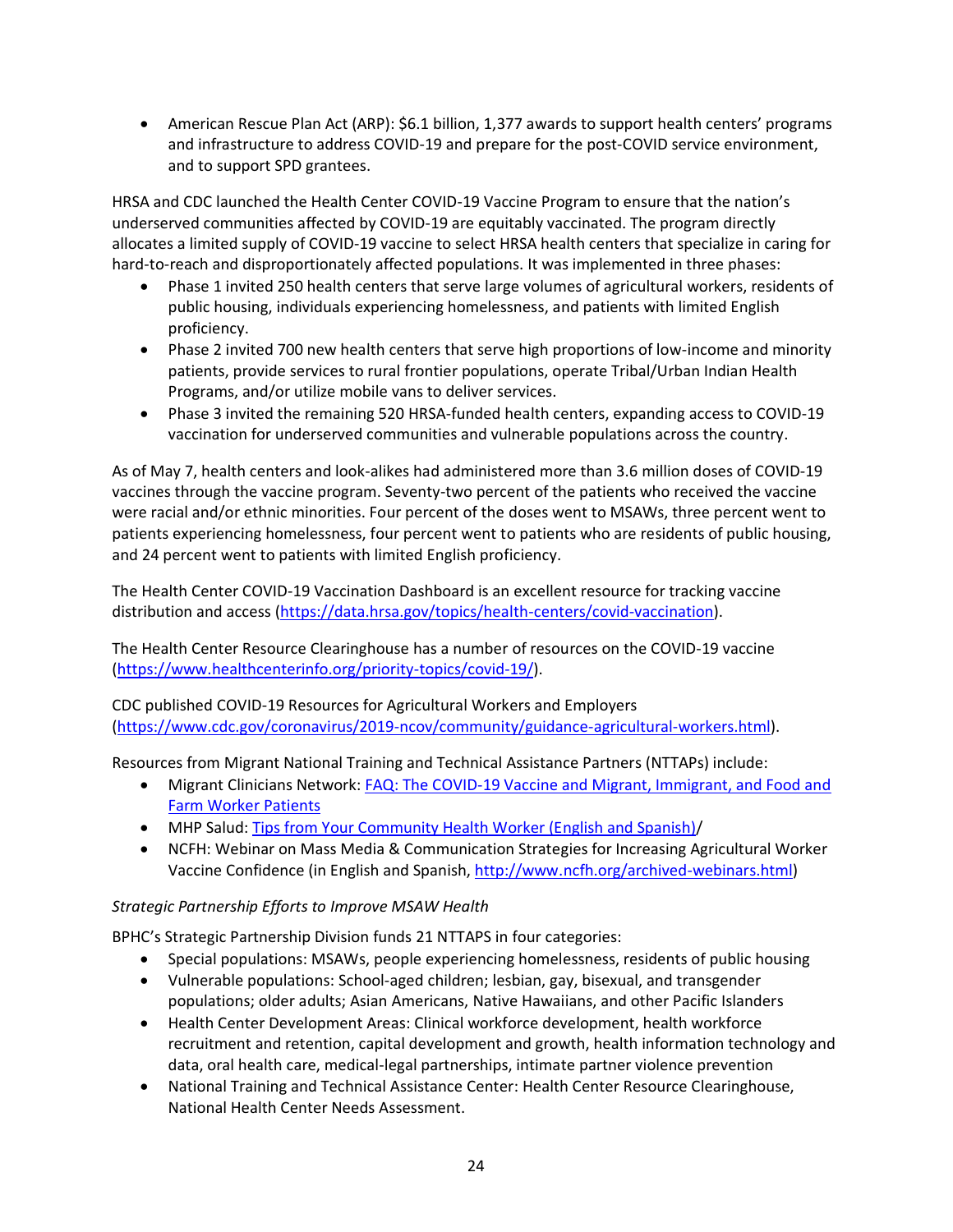The NTTAPs coordinate among themselves to provide resources and support to help health centers and look-alikes achieve clinical and operational excellence.

Five MSAW NTTAPs provide services and technical assistance to health centers to increase access to care, improve health outcomes, and promote health equity.

- Farmworker Justice provides T/TA related to federal and state policy and legislation impacting access to health care for MSAWs and their families, with a focus on environmental justice.
- Health Outreach Partners provides T/TA on outreach and enabling services, program planning and development, needs assessments and evaluation, and community collaboration, particularly targeting MSAWs.
- Migrant Clinicians Network provides T/TA on all aspects of clinical care and issues impacting patients, providers, and clinic systems through consultation, patient tracking, bridge case management, and clinical education.
- MHP Salud provides T/TA to health centers to develop, implement, and sustain promotores de salud/CHW programs.
- NCFH provides T/TA related to health center governance, administration, and patient education.

Recent NTTAP partnership efforts include:

- Special Populations Roundtable on the Health Center COVID-19 Vaccine Program
- COVID-19 vaccine fotonovela to boost vaccine acceptance among low-literacy agricultural workers
- 2021 Virtual Forum for Migrant and Community Health
- Social Determinants of Health Academy
- Special and Vulnerable Populations Diabetes Task Force.

HRSA established two formal interagency collaborations that support MSAW populations:

- *The Administration for Children and Families (ACF) and HRSA Memorandum of Understanding (MOU)* set forth the collaboration between HRSA/BPHC and the ACF Office of Child Care and Office of Head Start (OHS) and the Migrant and Seasonal Head Start Program (MSHSP). In 2019, health centers served 37 percent of the 23,299 children enrolled in Migrant Head Start. HRSA/ACF activities have included resources to increase physical activity and healthy nutritional practices among children and families, a Health Partnership Learning Collaborative, and a presentation at the Virtual Forum for Migrant and Community Health on the benefits of MOUs between Migrant Head Start programs and health centers.
- *The Department of Labor (DOL) and HRSA Interagency Agreement (IAA)* combines resources to improve survey and analytical services and reports regarding the NAWS, to obtain data that can be used to better serve the MSAW population.

Ms. Paul thanked Ms. Orloff for her leadership in responding to the Council's recommendations and for preparing a detailed implementation document every six months.

Ms. Orloff stated that the Council's recommendations are invaluable to help BPHC and the Office of Quality Improvement better meet the needs of MSAWs.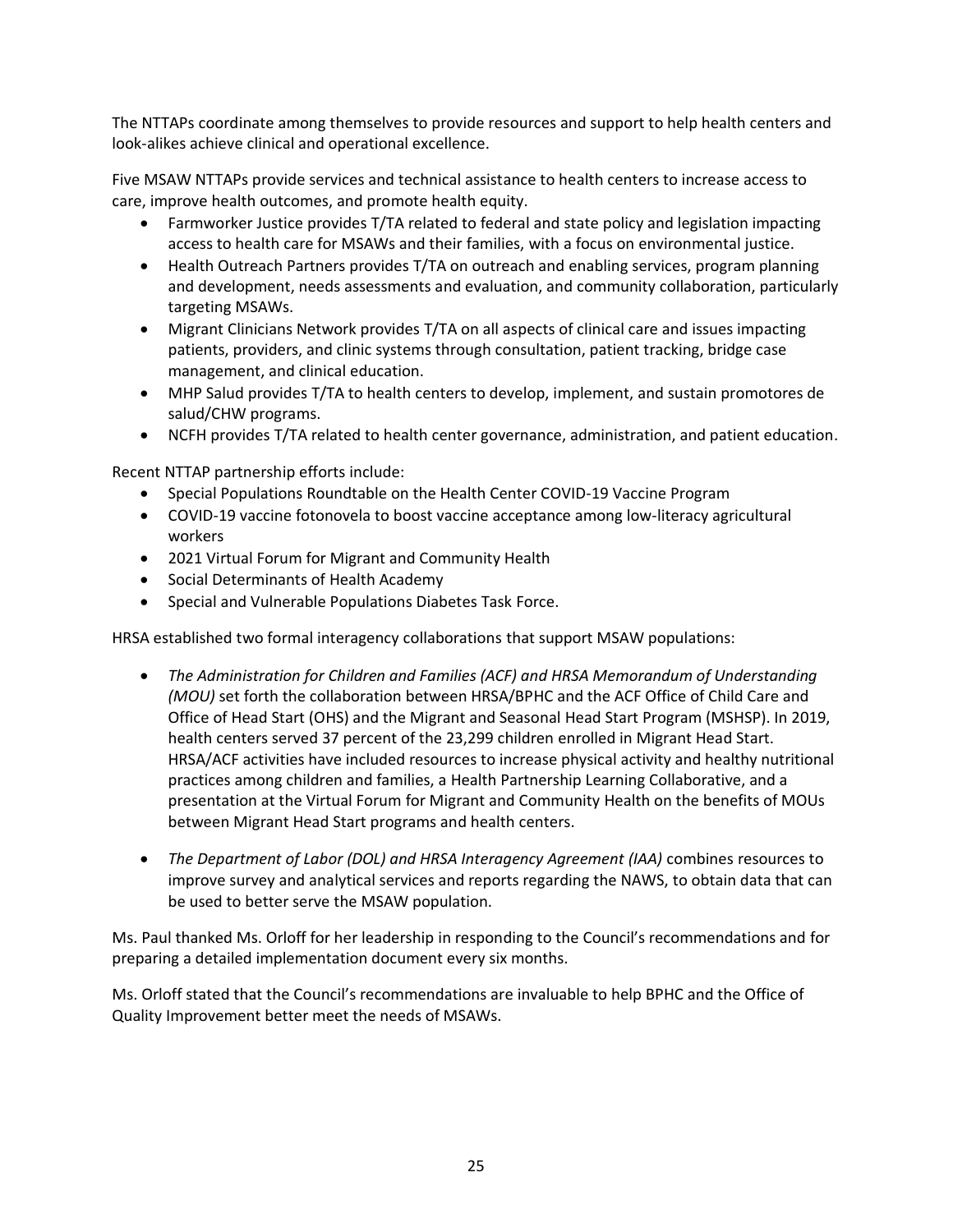#### **Discussion**

Dr. Snipes noted that the proportion of MSAWs who have been vaccinated lags behind the general population. She asked what HRSA is doing to address barriers beyond vaccine hesitancy that would help the Council draft recommendations to increase the vaccination rate for MSAWs.

• Ms. Orloff replied that BPHC has learned a great deal about what is and is not working and what the barriers are. Weekly reports from health centers, bi-weekly surveys of PCAs, and anecdotal reports have shown that CHWs and promotors make a significant difference in addressing concerns because they have trusted relationships within the community. Mobile vans and other ways to take vaccines to the community are also effective. We know these approaches work; it is a matter of expanding them.

Dr. Snipes asked if Ms. Orloff had data on which vaccines were actually administered to MSAWs.

- Ms. Orloff said her understanding was that health centers initially received a combination of Pfizer, Moderna, and J&J vaccines and would alter their requests based on what was working in their communities. Health centers are now testing transfer programs to trade vaccines if one has a limited supply and another has extra doses.
- Dr. Snipes asked how many vaccines were administered in each category.
	- Ms. Orloff did not know if HRSA has that information.
	- Ms. Paul said she would follow up on that question.

Ms. Cormier commended HRSA on developing the fotonovela. She asked if it had been completed and how it would be distributed.

- Ms. Orloff replied that the fotonovela can be downloaded from the Health Center Resource Clearinghouse. It is available in Spanish $13$  and English. $14$
- Ms. Veguilla-Montañez asked if the resources could be expanded to reach indigenous farmworkers.
- Ms. Orloff said the resources can be made available if they know where the populations are located and what languages they speak. If Ms. Veguilla-Montañez could contact the Health Center Resource Clearinghouse and provide that information, the NTTAPs could see what language support is available at health centers near those groups. She noted that NCFH has a directory of COVID-19 resources in indigenous languages.<sup>15</sup>

**Addressing the Social Determinants of Agricultural Worker Health Using Medical-Legal Partnerships**  *Iris Figueroa, Director of Economic and Environmental Justice, Farmworker Justice Alexis Guild, Director of Health Policy and Programs, Farmworker Justice* 

Ms. Figueroa and Ms. Guild discussed structural barriers to health care access, the use of medical-legal partnerships (MLPs) to address the social determinants of agricultural worker health, and challenges and innovative practices related to MLPs in farmworker communities.

Ms. Guild noted that Farmworker Justice is a national organization that seeks to empower farmworkers and their families to improve their living and working conditions, immigration status, occupational safety and health, and access to justice. They are a national T/TA partner under HRSA and a member of the

<sup>13</sup> <https://www.farmworkerjustice.org/wp-content/uploads/2021/04/Fotonovela-SPANISH.pdf>

<sup>14</sup> <https://www.farmworkerjustice.org/wp-content/uploads/2021/04/Fotonovela-ENGLISH.pdf>

<sup>15</sup> [http://www.ncfh.org/covid\\_resources\\_for\\_ag\\_workers.html](http://www.ncfh.org/covid_resources_for_ag_workers.html)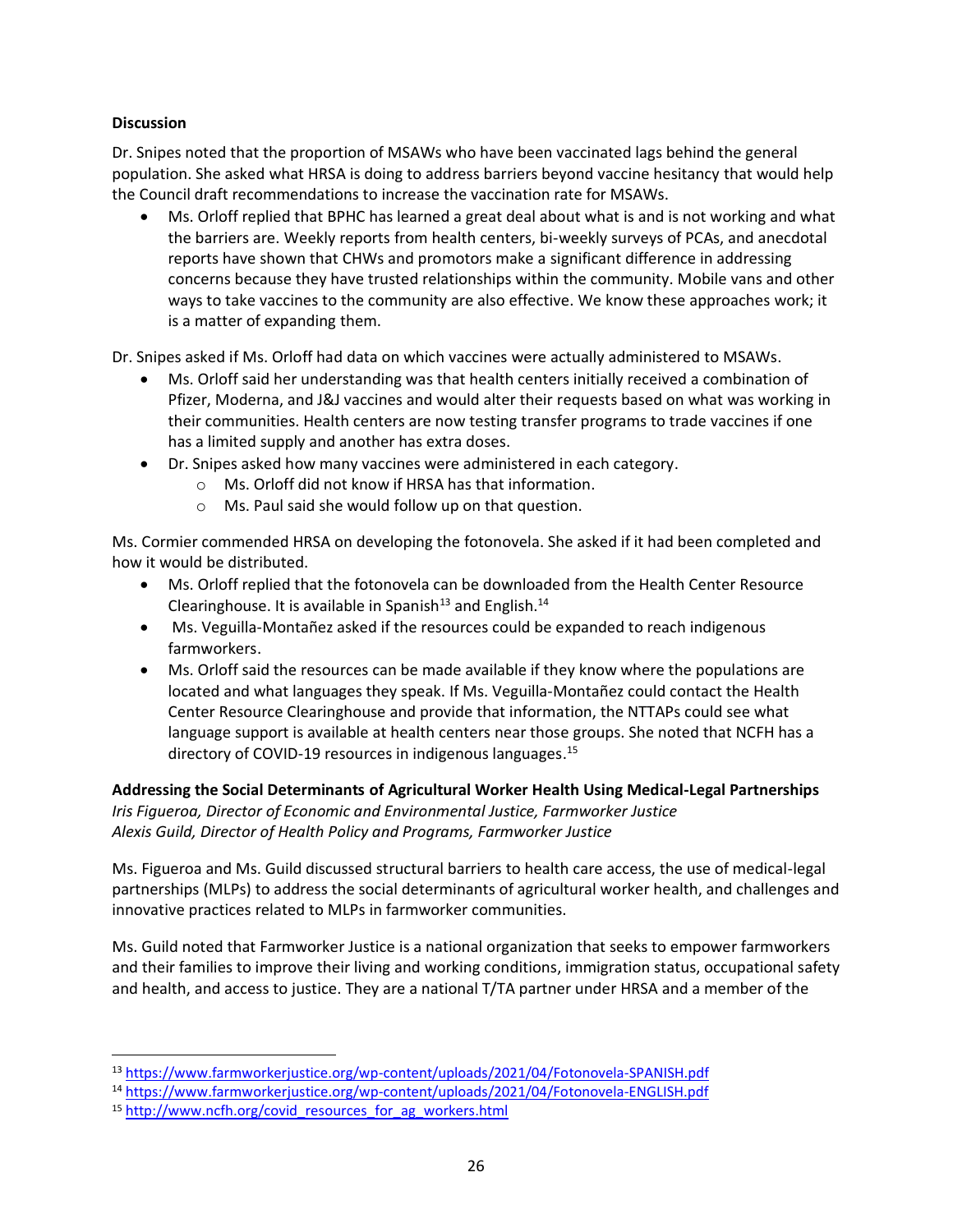Farmworker Health Network. Their support for health centers is focused on policy analysis and facilitating partnerships between health centers and CBOs.

## *Structural Barriers to Health Care Access*

Ms. Guild provided an overview of the agricultural farmworker population, based on demographic data from the NAWS<sup>16</sup> and data on H-2A workers from the DOL Office of Foreign Labor Certification.<sup>17</sup>

There are an estimated 2.4 million farmworkers in the U.S. The total population is around four million, including family members. The vast majority (76 percent) are foreign-born, 83 percent are Hispanic, and about 74 percent report Spanish as their dominant language. Approximately six percent of agricultural workers are indigenous. Nearly half of all agricultural workers are without work authorization. In FY20, 275,430 workers were in the U.S. on temporary, non-immigrant H-2A visas.

Social determinants that directly impact farmworker health include living and working conditions, physical health, and mental health. Farmworkers also face structural and societal barriers, including discrimination, immigration status, language, continuity of care, and the policy environment.

- Living conditions: Agricultural workers tend to be isolated from the rest of the community and unfamiliar with community resources, including health centers. They often live in crowded conditions due to limited income. H-2A workers have employer-provided housing. Lack of transportation contributes to isolation.
- Working conditions: Agriculture is one of the most hazardous occupations. Barriers to accessing health care include lack of sick leave, non-traditional work hours, unfamiliarity with workplace rights, and fear of employer retaliation.
- Discrimination: Agricultural workers face discrimination due to lack of language access, especially those from indigenous communities; immigration status; cultural barriers; and poverty and low wages.
- Policy: Agricultural workers are directly impacted by policies related to occupational safety and health, immigration, and health care. Many labor laws exclude MSAWs. The lack of workplace protections made agricultural workers extremely vulnerable to COVID-19.

## *Role of Medical-Legal Partnerships (MLPs) to Address SDOH*

It is important to partner with legal services to address structural barriers and social determinants. Core MLP activities include legal assistance, training, clinic-level changes, and policy change strategies.

In farmworker communities, MLPs can promote coordination of resources, encourage knowledgesharing about farmworker issues, empower farmworkers to improve their health and their living and working conditions by connecting them to health and legal services and address systemic problems that lead to poor health outcomes.

A traditional, fully integrated MLP may not be feasible or appropriate in farmworker communities. Examples of farmworker MLPs include referral systems, cross-training on health and legal issues that affect farmworkers, policy advocacy, and board participation.

<sup>16</sup> <https://www.dol.gov/agencies/eta/national-agricultural-workers-survey>

<sup>17</sup> [https://www.dol.gov/sites/dolgov/files/ETA/oflc/pdfs/H-2A\\_Selected\\_Statistics\\_FY2020.pdf](https://www.dol.gov/sites/dolgov/files/ETA/oflc/pdfs/H-2A_Selected_Statistics_FY2020.pdf)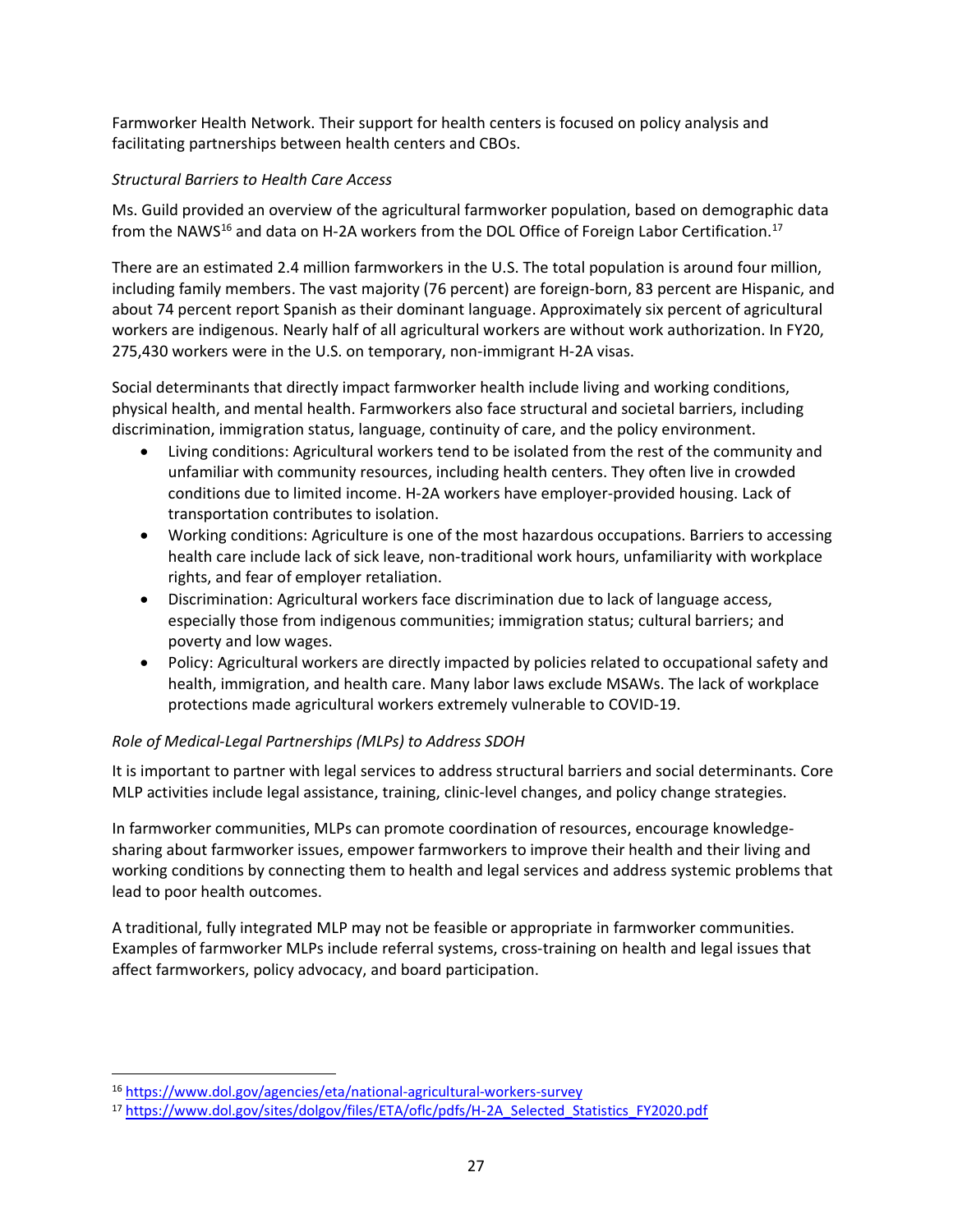Ms. Figueroa discussed MLP challenges and innovative practices in farmworker communities:

- The seasonal nature of agricultural labor can impact MLP staffing needs. All staff must understand their role in the MLP. Frequent meetings and good communications are essential to coordinate activities.
- MLPs have a variety of funding sources, including federal and state grants, academic institutions, and private institutions. It is important to determine whether there are any limitations on the use of funds, such as immigration status. It is also important to track intake, referrals, and outcomes secure funding, and demonstrate the economic impact, including improved health outcomes.
- Health center staff must learn to recognize health and legal issues and identify patients who can be helped by MLP services.
- Occupational injuries and illnesses are common among agricultural workers. MLPs should have someone on staff who can guide patients through the worker's compensation process.
- Introducing an MLP can impact existing relationships. An employer may be comfortable having health care providers onsite, but that relationship might be strained if the provider is collaborating with legal service providers.

Ms. Figueroa described medical-legal interventions to address issues related to COVID-19 in farmworker communities:<sup>18</sup>

- Issue: Many farmworkers cannot afford to miss work if they need to quarantine or experience vaccine side effects.
	- Intervention: Improve access to replacement income and paid leave; protect against employer retaliation.
- Issue: H-2A workers struggle to access COVID-19 testing, vaccines, and resources.
	- Intervention: Provide COVID-19 education to H-2A workers at employer-provided housing.
- Issue: Need for coordination among community partners to promote COVID-19 information and vaccination.
	- Intervention: Convene a coalition to share information, collaborate, and problem solve.

## *Policy Recommendations*

- Support programs and funding to address structural barriers, such as telehealth, mobile clinics, language access, outreach/promotoras de salud, MLPs.
- Leverage partnership with DOL to promote information sharing about workplace rights to farmworker patients.

Ms. Figueroa provided a list of resources on MLPs for agricultural worker communities that are available through Farmworker Justice [\(http://farmworkerjustice.org\)](http://farmworkerjustice.org/) and an MLP toolkit for health centers developed by the National Center for Medical-Legal Partnerships (NCMLP).<sup>19</sup> She noted that NCMLP is also a HRSA-funded NTTAP.

<sup>&</sup>lt;sup>18</sup> Adapted from Monterey County MLP Webinar, New Medical-Legal Partnership Practices and Strategies in Agricultural Worker Communities, December 3, 2020 [\(https://medical-legalpartnership.org/mlp](https://medical-legalpartnership.org/mlp-resources/webinar-agricultural-worker-communities/) [resources/webinar-agricultural-worker-communities/\)](https://medical-legalpartnership.org/mlp-resources/webinar-agricultural-worker-communities/).

<sup>19</sup> <https://medical-legalpartnership.org/mlp-resources/health-center-toolkit>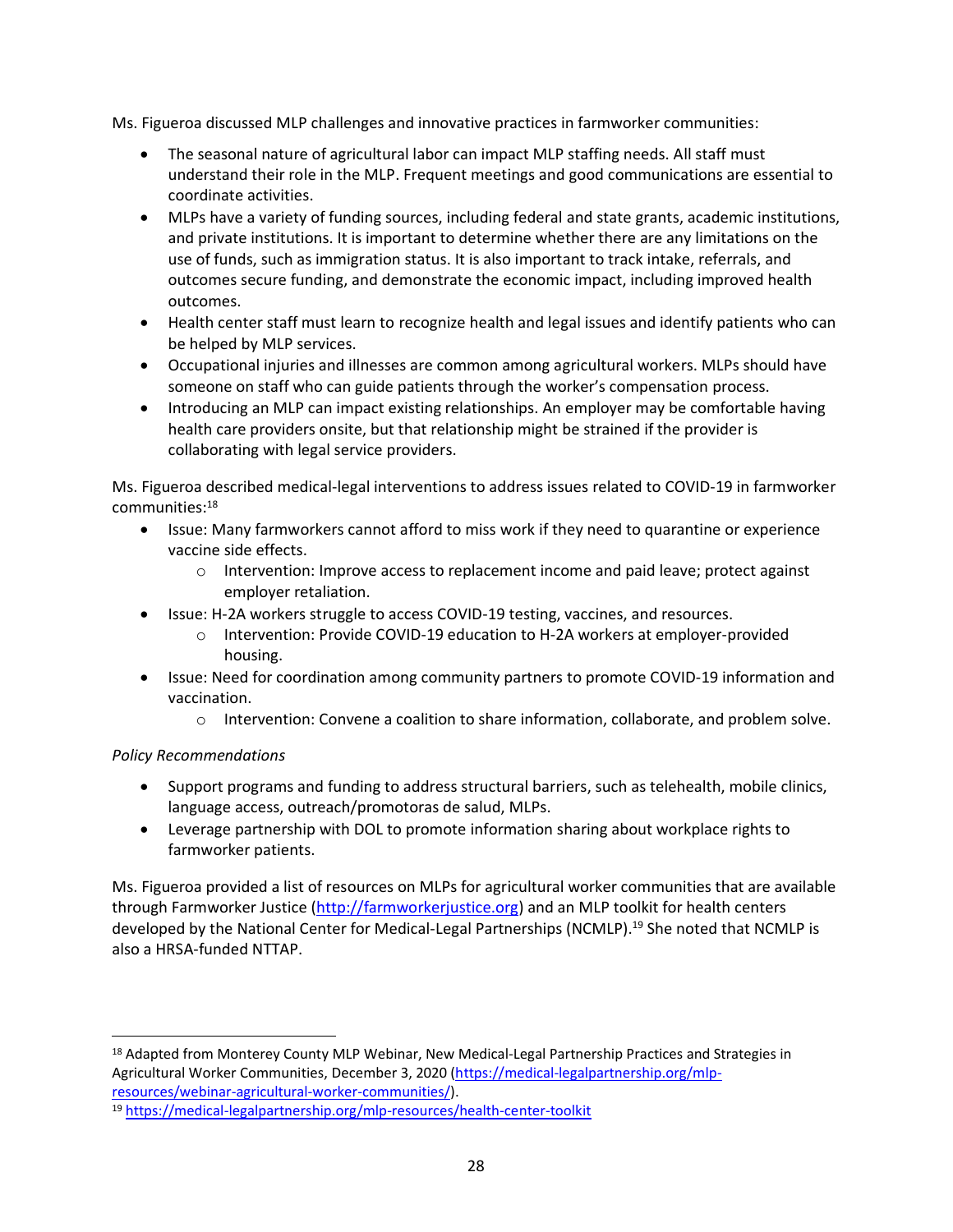#### **Discussion**

Mr. Calderon described a case in which a farmer is denied access to CHWs and asked what FJ would do in that situation.

- Ms. Figueroa replied that FJ does not provide direct legal services, but they work with legal services providers across the country. Access is a key issue for legal service providers, and it varies by state. If Mr. Calderon could let her know where the situation occurred, she would connect him with a legal service organization in that state.
- Ms. Guild added that legal services organizations often do outreach to H-2A workers. They can help health centers identify those workers and expand their outreach.

Ms. Cormier expressed interest in developing an MLP at her health center, where one board member is an attorney. She asked how many health centers use an attorney as an adviser for patients, how they do that, and what the results are.

• Ms. Figueroa said she could ask NCMLP for data on the total number. One option is to have an attorney who is available part-time at the health center, and providers make a referral. Other options are to offer a phone consultation or referrals.

Ms. Veguilla-Montañez asked if there is a pathway for promotores to be trained to address legal issues.

• Ms. Guild replied that two of the NTTAPs—MHP Salud [\(https://mhpsalud.org/\)](https://mhpsalud.org/) and Health Outreach Partners [\(https://outreach-partners.org/\)](https://outreach-partners.org/)—provide T/TA on how to integrate outreach workers and promotores in health centers. Many partnerships between health centers and legal services organizations begin through relationships established by those workers.

Ms. Dodson stated that the model of social determinants for farmworker health could help create a greater understanding of agricultural farmworkers among the general population. She asked if FJ plans to make that model available.

• Ms. Guild replied that the current administration's emphasis on health equity provides many opportunities to discuss the impact of social determinants on agricultural workers and other underserved populations and how they can be addressed at the individual, community, and policy levels.

Norma Marti of the North Carolina Community Engagement Alliance (NC CEAL) stated that her organization relies extensively on CHWs. Many are undocumented and have worked for years as volunteers because health centers cannot hire them. She asked how they could be included in the labor force.

- Ms. Figueroa replied that immigration policy is a major component of the issues FJ addresses. Some organizations and private donors do not have those constraints. Some states have made progress at the local level, but a fundamental change will require legislation at the federal level.
- Mr. Calderon said a program he coordinated in Northern California was able to provide a stipend for an undocumented individual who served as a promotora in her community.
- Ms. Guild stated that COVID-19 has highlighted the important role of CBOs as trusted sources of information and access to services. HRSA just announced funding for CBOs to support vaccine access. That recognition is due to the role of CHWs at those organizations.

#### **Public Comments**

Ms. Brown-Singleton opened the floor for public comments.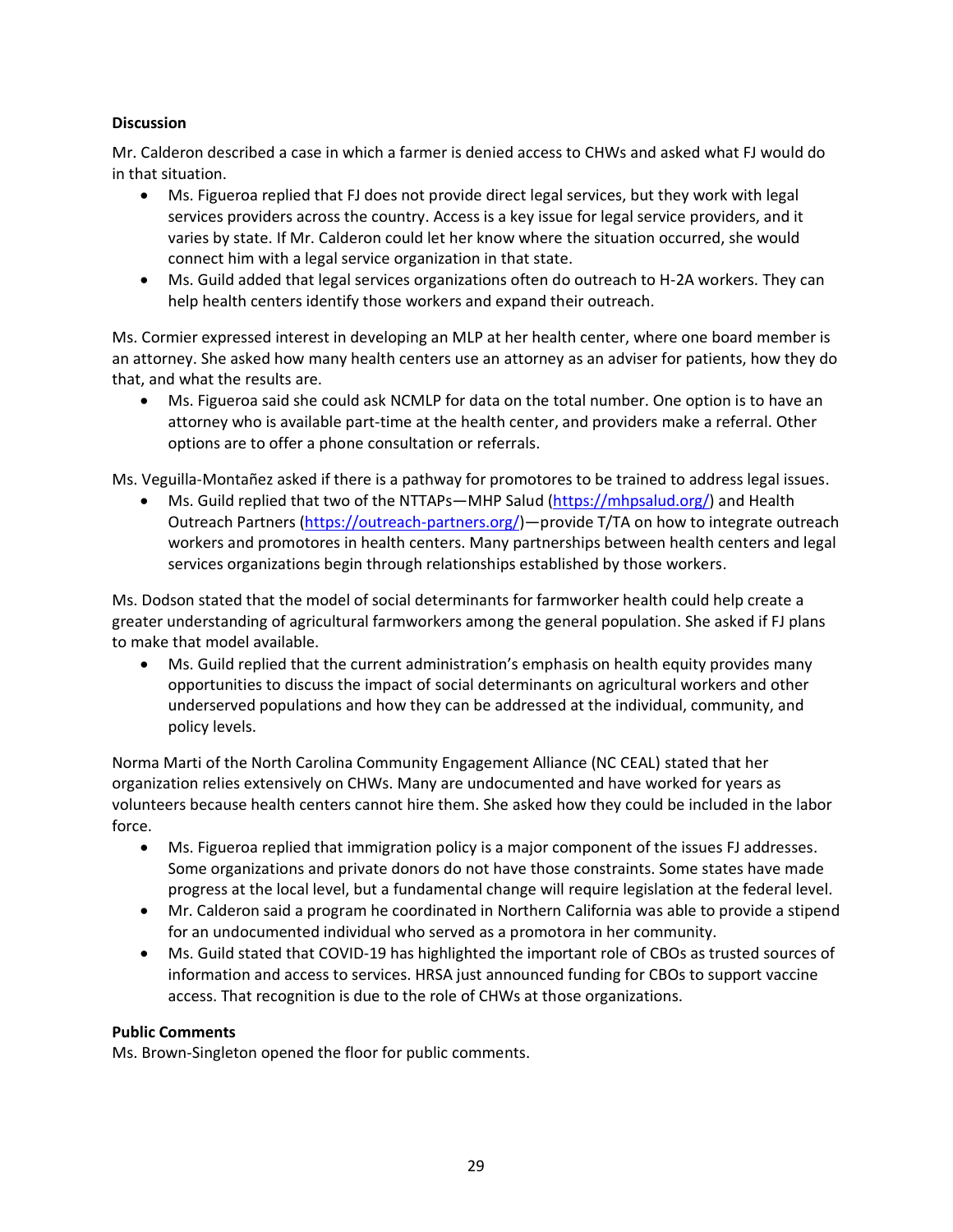#### *Gayle Thomas, MD, Medical Director, North Carolina Farmworker Health Program*

Dr. Thomas described a collaboration between the North Carolina Farmworker Health Program and the North Carolina Growers Association to vaccinate H-2A farmworkers upon arrival.

The NCFHP is in the Office of Rural Health in the North Carolina Department of Health and Human Services. During the pandemic, they have made stronger connections with colleagues at the Departments of Commerce and Labor, and especially at the Agricultural Extension program. Those connections formed the basis of their approach to vaccinating farmworkers.

Each of North Carolina's 100 counties has an Agricultural Extension office. The state committed one agricultural extension agent from each office to assist in the effort to vaccinate farmworkers in that county. NCFHP paired each extension agent with a Farmworker Health outreach worker, or CHW, and connected each team with the vaccine providers in their county, including the health department and FQHCs. They provided the extension agent with the arrival dates for registered migrant farmworkers so the agent could contact the growers and help them access vaccines for their workers through on-farm vaccine events or appointments at clinics.

NCFHP recently connected with the North Carolina Department of Commerce so their outreach workers could offer vaccines to farm labor contractors.

NCFHP is connecting the various organizations, hosting virtual team introductions, and hosting ongoing meetings.

NCFHP asked the agricultural extension agents to report the number of vaccinations given to farmworkers each week. To date, 88 of the 100 teams have reported a total of 13,998 doses and 7,495 fully vaccinated workers.

One large farm employer that processes around 9,000 workers each year through a central arrival site gave NCFHP permission to offer the J&J vaccine upon arrival using a large, state-contracted vaccine company. To date, they have held 10 events and vaccinated 2,030 workers, with an average of 90 percent uptake of the vaccine among arriving workers.

The program has encountered numerous challenges. The J&J pause caused them to miss about 1,000 workers because they could not pivot quickly to the Moderna vaccine. It is difficult to find workers for their second dose of Moderna once they fan out across the state. The J&J doses in North Carolina are about to expire, and they do not know if they will be able to replenish the supply.

Language capability for a large group of non-English speakers is an additional challenge. DHHS is helping to pay for interpreters to support the project with the large employer and for a vaccine event for Haitian Creole-speaking workers.

NCFHP believes that Internet access is as essential as water and electricity to farmworkers. They are using some of their federal COVID funds to purchase and distribute hot spots to migrant camps. Last year they focused primarily on camps that were experiencing outbreaks and workers who were in isolation. This year they have been able to distribute them more broadly, along with stronger routers that support more devices. They have also been able to collaborate with the North Carolina Agromedicine Institute to reimburse growers who choose to install broadband in their migrant camps.

More than 2,000 farmworkers have gained Internet access through this initiative, allowing them to access telehealth and teletherapy services and set up remote monitoring devices for conditions such as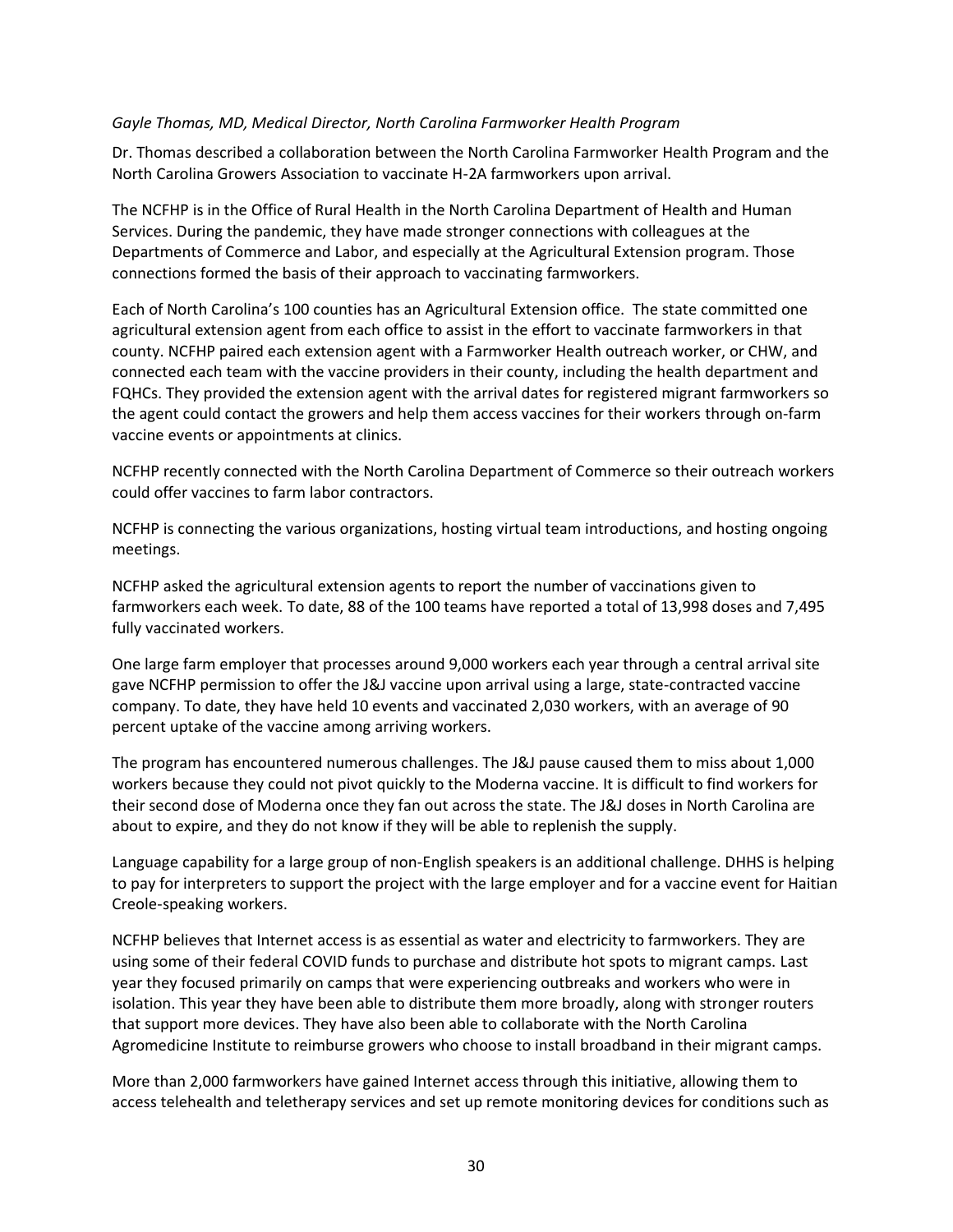hypertension. The lack of broadband in many rural areas has been a challenge. NCFHP is advocating at the state level to address that issue.

## **Discussion**

Ms. Cormier noted that NCFHP provided a list of growers to the extension workers. She asked if health centers in other states could request a similar list.

• Dr. Thomas replied that they submitted a request for public records to the Department of Commerce to obtain a list of registered farmworkers. The list did not include undocumented farmworkers and seasonal families, who can only be found through individual contacts by outreach workers. They also requested a list of registered migrant farmworker camps from the Department of Labor. She noted that North Carolina is one of the largest users of the H-2A program; the public records might not be as useful in states with fewer H-2A workers.

Ms. Marti noted that NC CEAL's Latino/Hispanic Community Response Team has been working on how to address vaccine hesitancy and engage the Latino community. An organization that works with farmworkers told them that much of the vaccine hesitancy is due to concerns about missing a day or two of work. She asked if there are ways to incentivize growers to offer up to two days of sick leave for anyone who is vaccinated, such as by reimbursing them for the missed labor.

• Dr. Thomas supported that idea and noted concerns about missing work also contributed to hesitancy around testing. A bill that was introduced to the state legislature to reimburse growers who compensate workers for lost wages did not pass, although a bill did to reimburse growers who provide housing for isolation.

Ms. Higgins commented that there was a great deal of hesitancy related to the J&J vaccine due to the pause and opposition from religious groups. She asked if NCFHP offers a choice of vaccines.

• Dr. Thomas replied that the J&J vaccine is the only one that is available at the H-2A arrival site. Farmworkers who prefer a different vaccine are given contact information for the Farmworker Health outreach worker in the county where they will be employed so they can make an appointment. She noted that concerns about the J&J vaccine were more prevalent among seasonal workers. There was little to no hesitancy among the H-2A workers.

Dr. Snipes asked what the success rates have been for follow-up with H-2A and non-H-2A workers. She also stated that the J&J vaccine is not the only strategy that should be implemented for farmworkers. There are ways to follow up with MSAWs and their families regarding vaccination.

• Dr. Thomas replied that many of the on-farm vaccination programs have been using the Moderna vaccine. It is easy to schedule the second dose because they know where the worker will be. The H-2A workers are only at the arrival site for a few hours before they spread out across the state. Tracking them for their second dose is difficult.

#### *Norma Marti, Minority Outreach Consultant, NC CEAL*

Ms. Marti noted that NC CEAL is one of 22 research teams in the U.S. funded by the NIH Community Engagement Alliance (CEAL) Against COVID-19 Disparities initiative.<sup>20</sup> Their focus is to conduct community-based research to address vaccine hesitancy among historically marginalized populations.

<sup>20</sup> <https://covid19community.nih.gov/>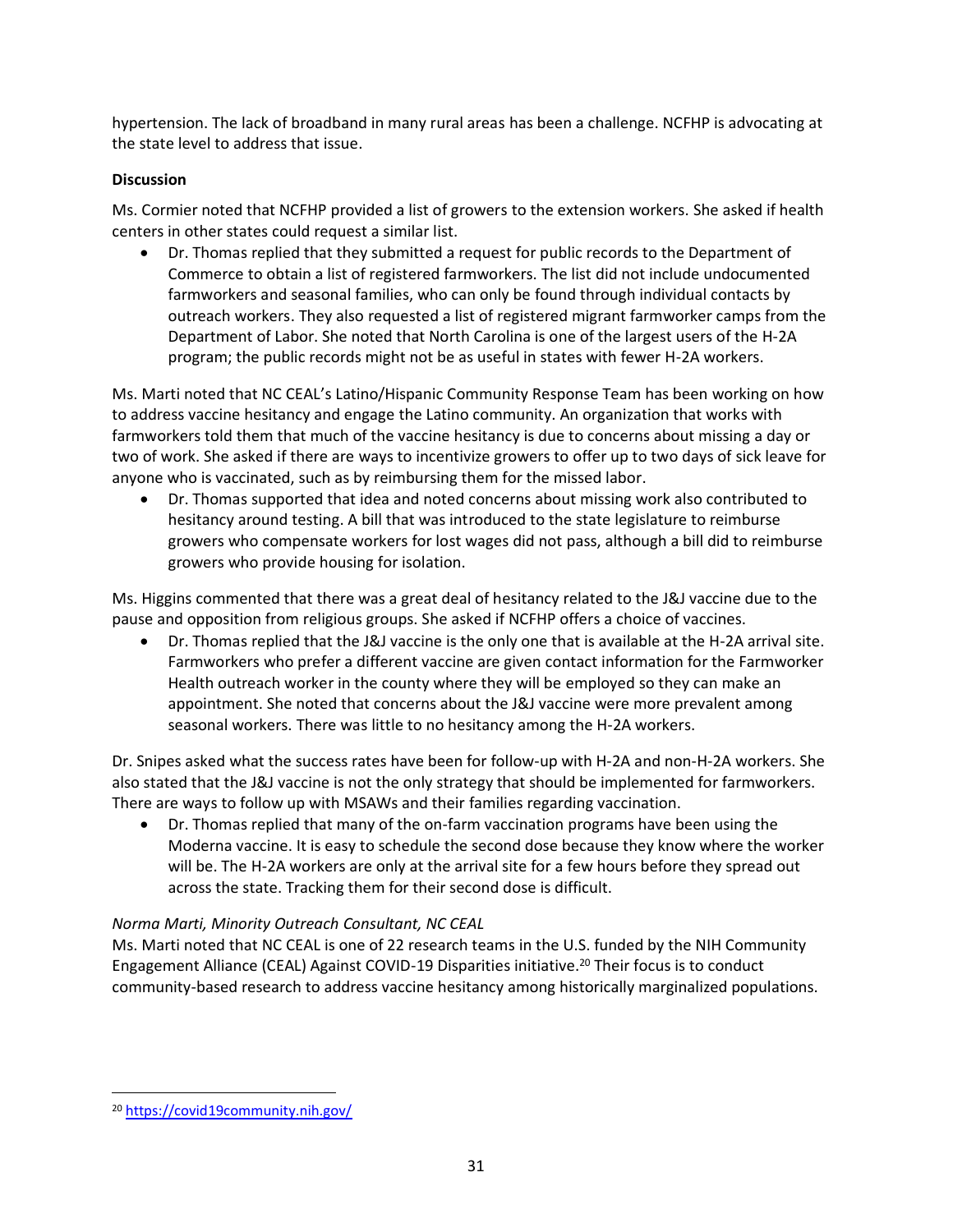NC CEAL has been meeting since January. They have a Latino/Hispanic Community Response Team, an African American Community Response Team, and an American Indian/Native American Community Response Team, each with a community co-lead, a faculty co-lead, and a program manager.

The Latino/Hispanic Community Response Team is convening groups from across the state to identify successful strategies for messaging and gaining trust within the community in North Carolina. They are collaborating with partners in Arizona and California to develop simplified messaging for languages other than Spanish. Potential formats include animation and fotonovelas.

NIH funding will support the program through February 2022.

#### *Gira Ravelo, PhD, Research Professor, Florida International University, NIH CEAL program*

Dr. Ravelo is part of a CEAL team that is conducting research with diverse groups of Latinos in Miami and the farmworker community in Miami-Dade County through strategic focus groups and surveys.

The team developed educational materials to address vaccine hesitancy and tested them through the focus groups. They plan to develop messages that can be shared through multimedia and social media, based on feedback from the focus groups.

The focus groups have been completed. They are still collecting survey data.

Trust is extremely important to these communities, and disinformation and conspiracy theories are major factors in vaccine hesitancy. Dr. Ravelo and other members of the team have developed relationships with these communities over many years, which made it possible to conduct this research. They plan to use community leaders and CHWs to disseminate the information they develop.

The team has learned that the farmworkers are getting much of their information through social media, especially Facebook and WhatsApp. They also listen to popular personalities on television.

#### **Discussion**

Ms. Brown-Singleton asked what lessons have been learned that could help us respond more effectively to future pandemics.

- Dr. Ravelo said the biggest obstacle has been contradictory information in the media. People do not know what to believe. All of the focus groups raised the issue of the politics of the vaccine. It is critical to address the political divide.
- Ms. Marti said the most effective strategy is to keep things simple and local. The information must be simple, honest, and culturally respectful.

Mr. Calderon stressed the need to acknowledge how lethal the pandemic has been. Many of the issues that his clients face are related to unresolved grief. He is planning a community vigil to remember all who have been lost.

Ms. Cormier asked if there was any information that compares the number of COVID cases and deaths among MSAWs compared to the general population.

- Ms. Marti replied that medical and vaccination records do not include a person's occupation.
- Ms. Brown-Singleton said her health center used an online sign-up form that specifically asked if people worked on a farm, but she did not know if others did that.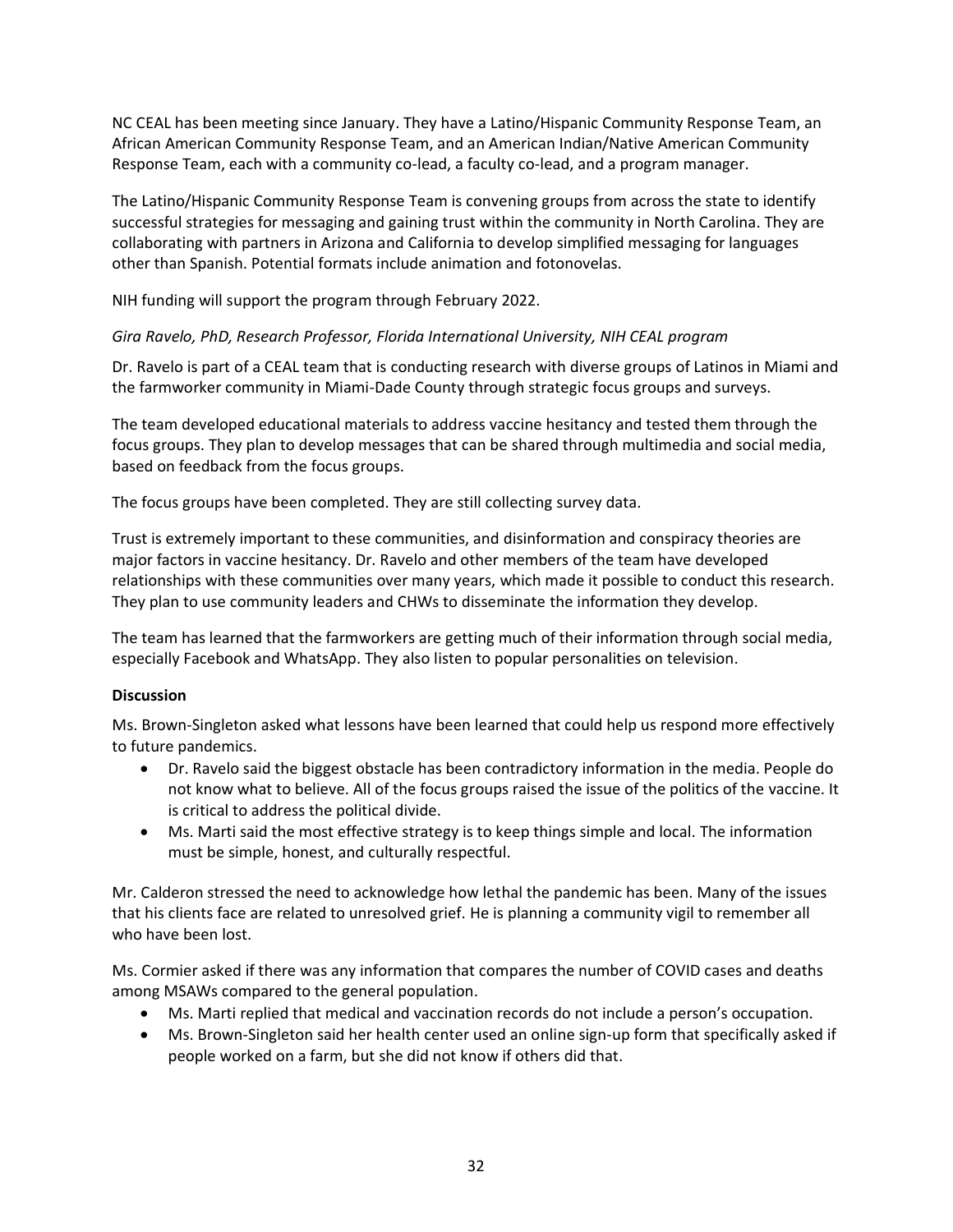• Ms. Paul noted that the meeting binder included a study on excess mortality associated with COVID-19 in California in 2020. $^{21}$  The highest rate was among farmworkers.

Ms. Higgins asked if there is a way to know which vaccines farmworkers have been given by region and the percentage of migrants vaccinated by region.

• Ms. Brown-Singleton said that if vaccinations were entered into the Unified Data System as visits, the data would be captured. But not all health centers recorded them as a visit.

#### **Meeting Wrap-Up and Adjourn**

*Sharon Brown-Singleton, Chair, NACMH* 

Ms. Brown-Singleton thanked the presenters and Council members. She noted that the following day would be devoted to developing the Council's recommendations.

Ms. Brown-Singleton adjourned the meeting for the day at 4:58 p.m.

## **Friday, May 28, 2021**

#### **Formulation of Letter of Recommendations to the Secretary of DHHS**  *NACMH members*

Ms. Brown-Singleton welcomed Council members to the final day of the meeting and outlined the process for developing the letter of recommendations.

Council members identified key issues that emerged from the testimonies and presentations and discussed potential recommendations in four thematic areas: access to care, accountability, social determinants of health and structural inequities, and access to care for indigenous populations.

Council members agreed to work in the following teams to develop a draft of each section:

- Access to care: Deb Salazar, Jose Salinas
- Accountability: Angel Calderon, Dani Higgins
- Social determinants of health and structural inequities: Donalda Dodson, Jonathan Raber
- Access to care for indigenous populations: Angie Cormier, Carmen Veguilla- Montañez

Ms. Brown-Singleton said she would develop the introduction and the section on farmworker testimonies.

Dr. Snipes said she would combine the draft sections and develop the full letter.

Council members agreed on a timeline for developing and submitting the letter.

#### **Closing – Meeting Wrap-Up and Adjourn**

*Sharon Brown-Singleton, Chair, NACMH* 

Ms. Brown-Singleton thanked the interpreters and the notetaker for their excellent support.

Ms. Paul commended Ms. Brown-Singleton and Dr. Snipes for their outstanding service as Council Chair and Vice-Chair, respectively. She announced that Deb Salazar would serve as chair for the coming year and Jose Salinas would serve as Vice-Chair.

<sup>21</sup> <https://doi.org/10.1101/2021.01.21.21250266>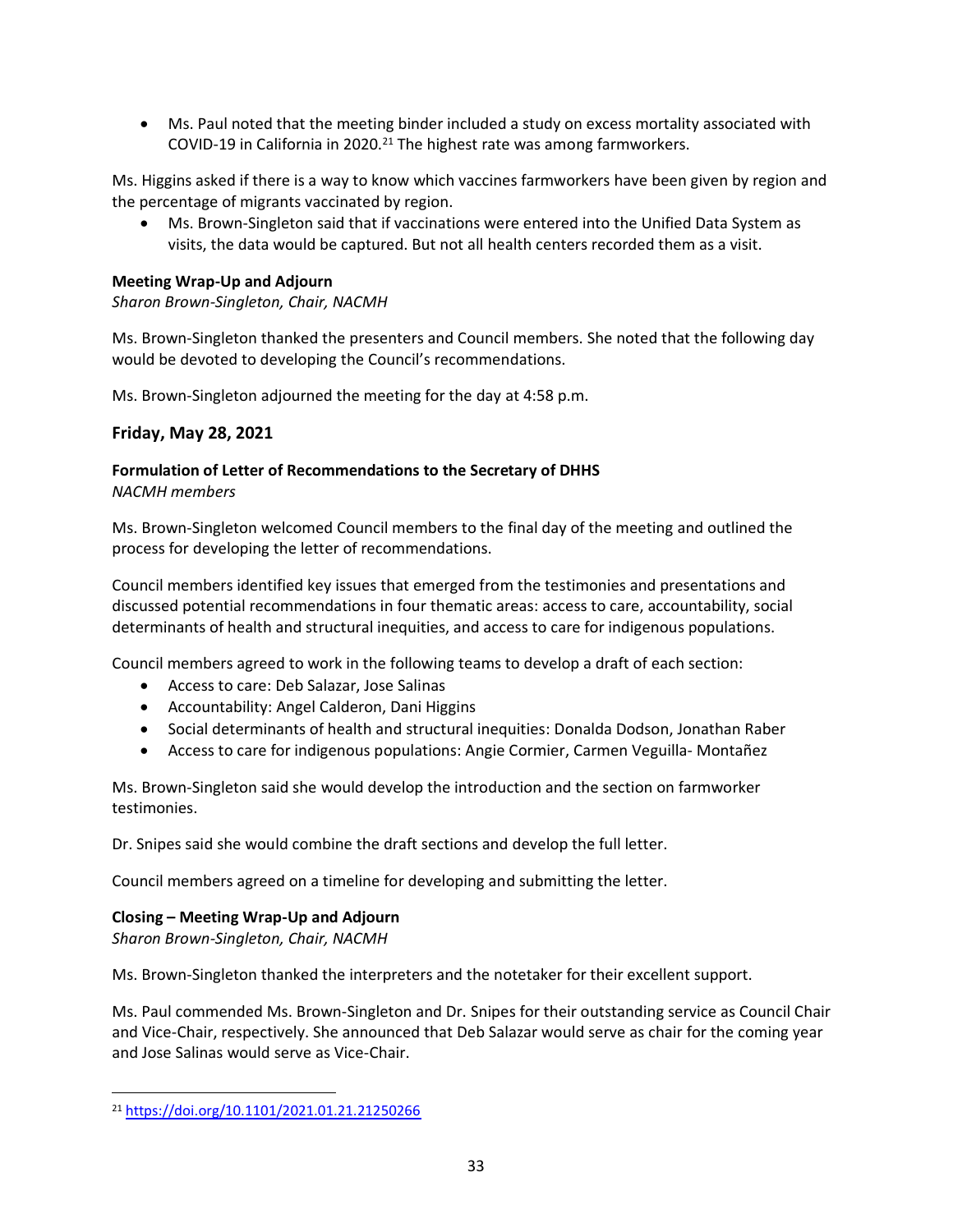Ms. Paul congratulated Ms. Salazar on receiving the 2021 Outstanding Service Award for Migrant Health from NACHC.

#### **Next Meeting**

Ms. Paul stated that the November meeting could potentially be conducted in person. The final decision would be confirmed in the near future.

Council members identified potential topics for the next meeting, including justice for migrant women, nutrition and food insecurity, trauma-informed care, medical coverage for agricultural workers, and systems-level change.

Ms. Salazar thanked Ms. Brown-Singleton and Dr. Snipes for their excellent service.

Ms. Brown-Singleton thanked Ms. Paul for her leadership and support.

Ms. Paul thanked the logistics contractor for their excellent support.

Ms. Brown-Singleton adjourned the meeting at 4:54 p.m.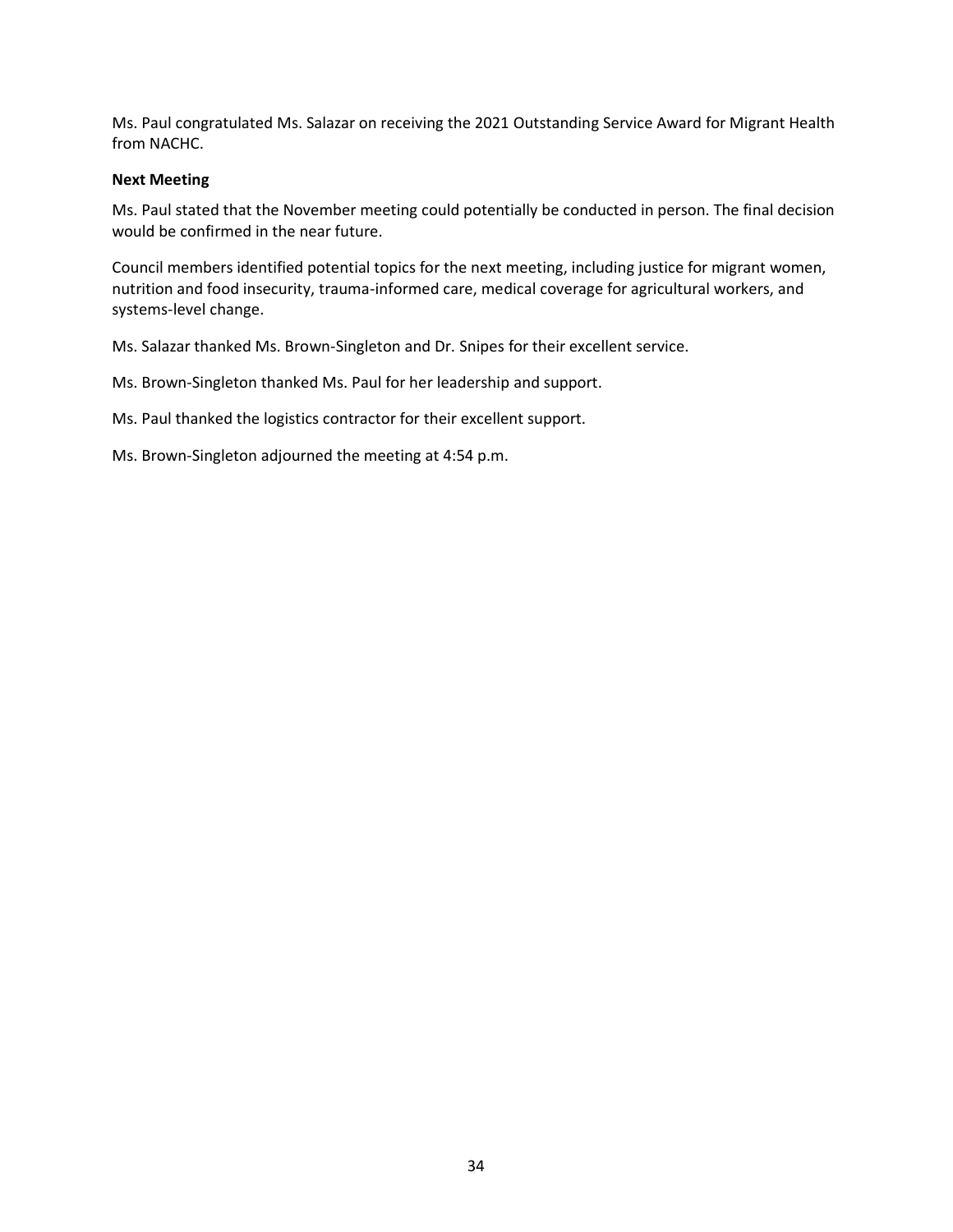## **U.S. Department of Health and Human Services National Advisory Council on Migrant Health (NACMH)**

## **May 25-28, 2021 Virtual Meeting**

## **Appendix A: Testimony Questions**

#### **I. Impact of Covid-19 on workers and their families:**

- 1. What do you know about the Covid-19 vaccines?
- 2. Do you know others who have chosen not to be vaccinated? What are their reasons?
- 3. How has COVID affected your ability to work? More down periods, less work available?
- 4. Have you or a family member been affected by COVID infections?
- 5. Did you or someone you know need to be isolated in quarantine away from family? How were those costs covered? How was that experience?
- 6. Were there times when you needed to weigh having enough money for food or rent and going to work against the risk of COVID infection?
- 7. Were there times when you knew someone was positive for COVID or a contact of COVID yet they were requested to continue working?
- 8. If someone tests positive for COVID at your job, what is the practice for informing the employees and quarantining?
- 9. Do you feel that your family's health care needs are being met? Have you and your family members received the proper support and follow-up by the health care providers?
- 10. What made you decide to move to the USA?
- 11. What barriers do you feel you and your family have to access appropriate and comprehensive care for them and their family?
- 12. Do you have any fear or reluctance accessing medical services? If yes, why?
- 13. Are you able to have medical insurance for you and your loved ones?
- 14. What has been your worst experience with access to medical support, medicines, and doctors? Why?
- 15. What is the situation with vaccine hesitancy and personal protective equipment, in Oregon? Are the local health centers working on these issues?

#### **II. Indigenous Migrant and Seasonal Agricultural Workers and unique needs:**

- 1. Tell me something very special or beautiful about your country that most people don't know. How can we build upon this pride to reach more farmworkers like you?
- 2. Do you feel health care providers offer the appropriate interpreting services needed for communicating your health concerns with the doctor?
- 3. Did you require transportation services to get to a health provider for health care services? Was a mobile health unit ever utilized at your place of employment?
- 4. Do you feel that health centers are aware of the health needs of the farmworkers in their service area? And do they offer flexible times for farmworkers?
- 5. Are there home remedies that you bring from your home country that you feel help cure certain ailments? Tell us about some of them.